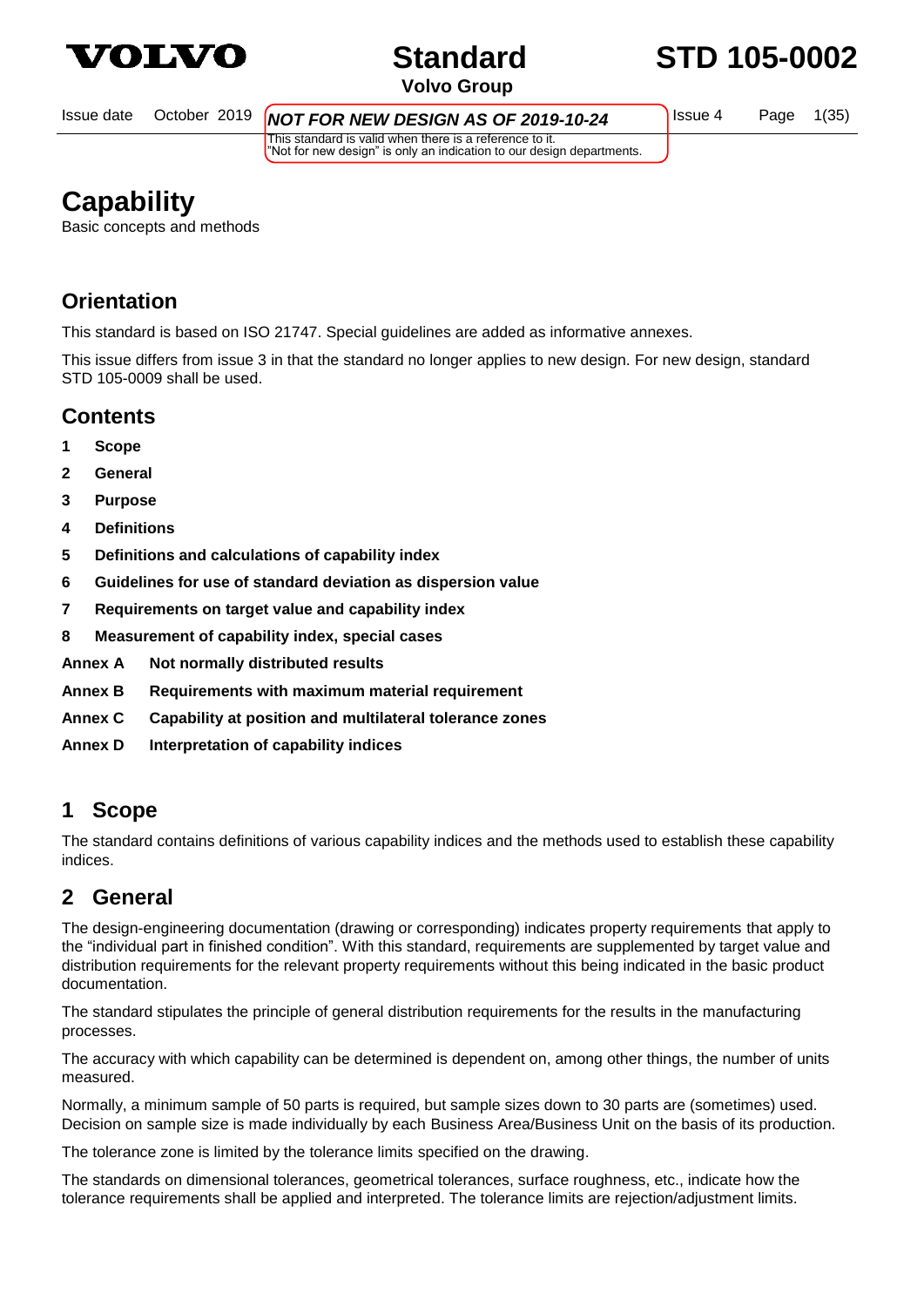



*NOT FOR NEW DESIGN AS OF 2019-10-24*

Issue 4 Page 2(35)

This standard is valid when is a reference to it. "Not for new design" is only an indication to our design departments.

For tolerance requirements, there are values within the tolerance zone that are 'better' than the limit values. For these, there is an ideal value which gives the best function (at the customer's) or gives the smallest risk of disturbances in subsequent production. This is the **target value of the property**.

Even if a result at the tolerance limit provides fully satisfactory function, it is thus of value to steer the production towards the target value, at the same time as the requirement for lowest cost is considered.

To comply with a capability index, machines and other equipment must be set to control limits within the tolerance limits.

An example of the application of a control method is SPC (**S**tatistical **P**rocess **C**ontrol). This requires measurement of variables (using indicating measuring instruments) and, in addition, the property must be controllable by the operator.

# **3 Purpose**

The purpose of specifying a process capability index for production is:

1) To reduce the risk of functional disturbances and faults in the finished product by reducing the risk of deviations from the result that is best for the customer

2) To reduce the costs by increasing the process capability and thus obtain a more stable and more predictable production result.

Furthermore, this standard aims at providing clear definitions of concepts used within Volvo in connection with capability work, to provide information on statistical methods and to provide guidelines for the use of these methods.

# **4 Definitions**

### **Capability**

The ability of a machine, process, measuring equipment, etc., to meet the specified property requirement.

### **Bilateral tolerance**

A tolerance for which two tolerance limits – upper and lower – have been specified and are possible to exceed. An example of a bilateral tolerance is diameter  $\varnothing$  50  $\pm$  0.2.

### **Unilateral tolerance**

A tolerance for which either the upper or the lower tolerance limit has been specified and is possible to exceed. A tolerance is unilateral if it is limited by a natural zero, e.g. a requirement on straightness or run-out.

### **Multilateral tolerance**

A tolerance for which the tolerance definition gives a boundary zone that can be exceeded in several directions. An example of a multilateral tolerance is position with circular or cylindrical tolerance zone.

### **Mean value**

The arithmetic mean and is designated X. Mathematically, the mean value is defined as follows: \_

$$
\overline{X} = \frac{1}{n} \sum_{i=1}^{n} X_i
$$

### **The 50 % (distribution) quantile, median**

The midpoint value of a population is called the 50 % quantile; half of the population is larger than the 50 % quantile and half of the population is smaller than the 50 % quantile.

For a sample used at a capability study, the 50 % quantile is the same as the median, which is the middle value of a number of results arranged according to size. If the number of results is even, the median is the same as the mean value of the two middle values.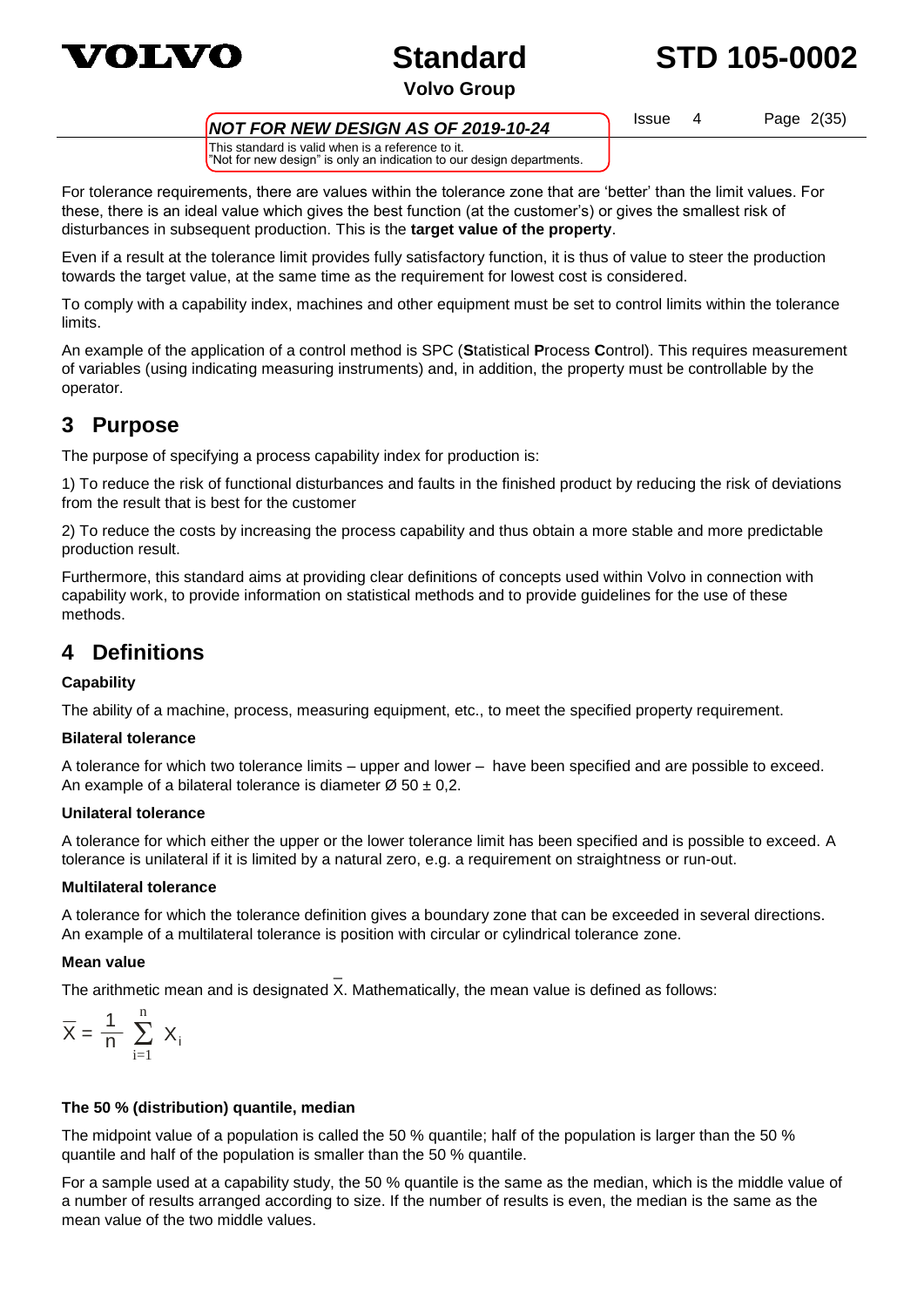



*NOT FOR NEW DESIGN AS OF 2019-10-24*

This standard is valid when is a reference to it. "Not for new design" is only an indication to our design departments.

Issue 4 Page 3(35)

At normal distribution, the median corresponds to the mean value.

When defining capability indices in this standard, the 50 % quantile is used in various formulas. However, in practice, it is quite common to use the mean value as an approximation of the middle value of a sample since the mean value is a stable size. However, in those cases the distribution is highly skewed, it may be preferable to choose the median of the sample.

### **The 99,865% (distribution) quantile**

That value in a result set which statistically is not exceeded by 99,865 % of all values and thus statistically exceeded by 0,135 % of all values.

The 99,865 quantile is designated X99,865%.

At normal distribution, the value for the 99,865 % quantile corresponds to the mean value + three standard deviations.

### **The 0,135 % (distribution) quantile**

That value in a result set which statistically is not exceeded by 0,135 % of all values and thus statistically exceeded by 99,865 % of all values. The 0,135 quantile is designated  $X_{0,135}$  %.

### **Dispersion**

That area within which 99,73 % of the results are placed and located so that 0,135 % is placed outside each side of the tolerance limits. The dispersion constitutes  $X_{99,865\%}$  -  $X_{0,135\%}$  or six standard deviations for a normally distributed result.

Instantaneous distribution is the variation between parts at a given moment over time while the resulting outcome for the process has a greater variation since also any changes with respect to the outcome's location over time are included.

### **Range of variation**

The difference between the largest and smallest value respectively in a data set. The range of variation is designated R.

### **Standard deviation**

A measure of the average square deviation between the individual results and the mean value and gives the size of the dispersion of a normal distribution. Standard deviation is designated S and is calculated from a sample of n parts:

$$
S = \sqrt{\frac{1}{n-1} \sum_{i=1}^{n} (x_i - \overline{x})^2}
$$

### **Upper tolerance limit, U**

The upper limit value specified by a tolerance for what can be accepted.

### **Lower tolerance limit, L**

The lower limit value specified by a tolerance for what can be accepted.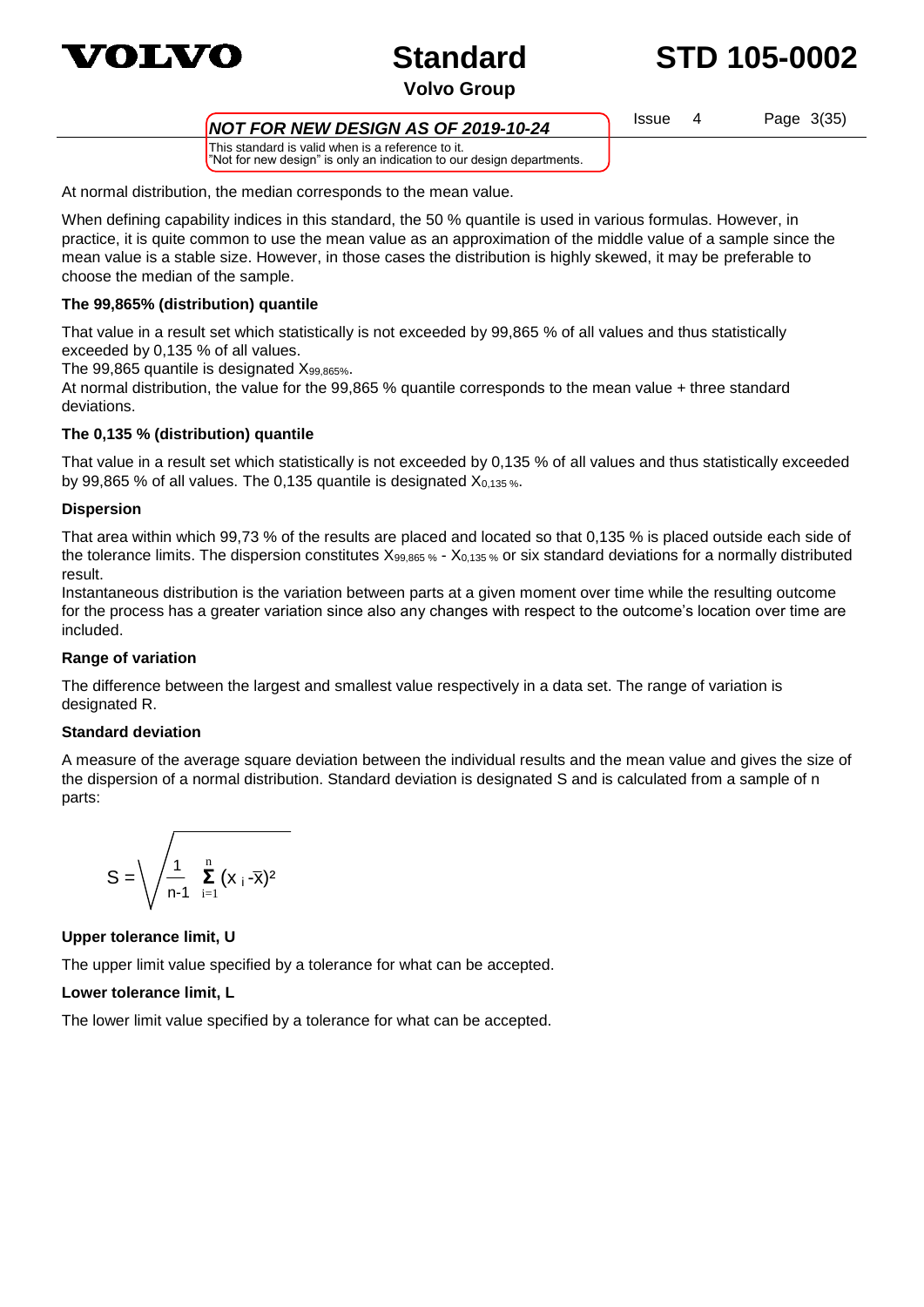



*NOT FOR NEW DESIGN AS OF 2019-10-24* This standard is valid when is a reference to it.

"Not for new design" is only an indication to our design departments.

Issue 4 Page 4(35)

# **5 Definitions and calculations of various capability indices**

Covered by this standard are a limited number of measures of capability. Those covered in this section are:

- Pp process performance index
- Cp process capability index
- Cm machine capability index
- Ppk minimum process performance index
- Cpk minimum process capability index
- Cmk minimum machine capability index
- MC centring value to the target value

Capability indices Pp and Ppk are normally used when determining the possibilities of a process to produce within specified requirements and where the sampling of parts is made in the form of a large sample taken on one occasion. An example of such studies is when a new production process is to be approved for series production.

Capability indices Cp and Cpk are normally used when determining the capability of a continuous production process and where the sampling of parts is made continuously during the production, for example, from control diagrams or from repeated random samples carried out under a lengthy period of time.

Capability indices Cm and Cmk are used when determining the ability of a production machine to produce, for example as acceptance test of new equipment. The sampling of parts is made in a short period of time without changes in machine settings.

The capability index MC is used at all types of capability analyses to determine to what degree a production process of a machine is able to meet the target value of a property.

### **Calculation of Pp, Cp, and Cm**

These capability indices are calculated by comparing the dispersion with the range of variation for the property in question:

$$
Pp, Cp, Cm = \frac{U - L}{X_{99,865\%} - X_{0,135\%}}
$$

where

 $U = U$ pper tolerance limit

L = Lower tolerance limit

 $X_{99,865\%}$  = the 99,865 % quantile

 $X_{0,135\%}$  = the 0,135 % quantile

Note – At normal distribution of results,  $X_{99,865\%}$  -  $X_{0,135\%}$  = 6S.

Pp, Cp and Cm are, in principle, calculated in the same way. What differs is how the sampling is controlled and thus what is intended to be studied.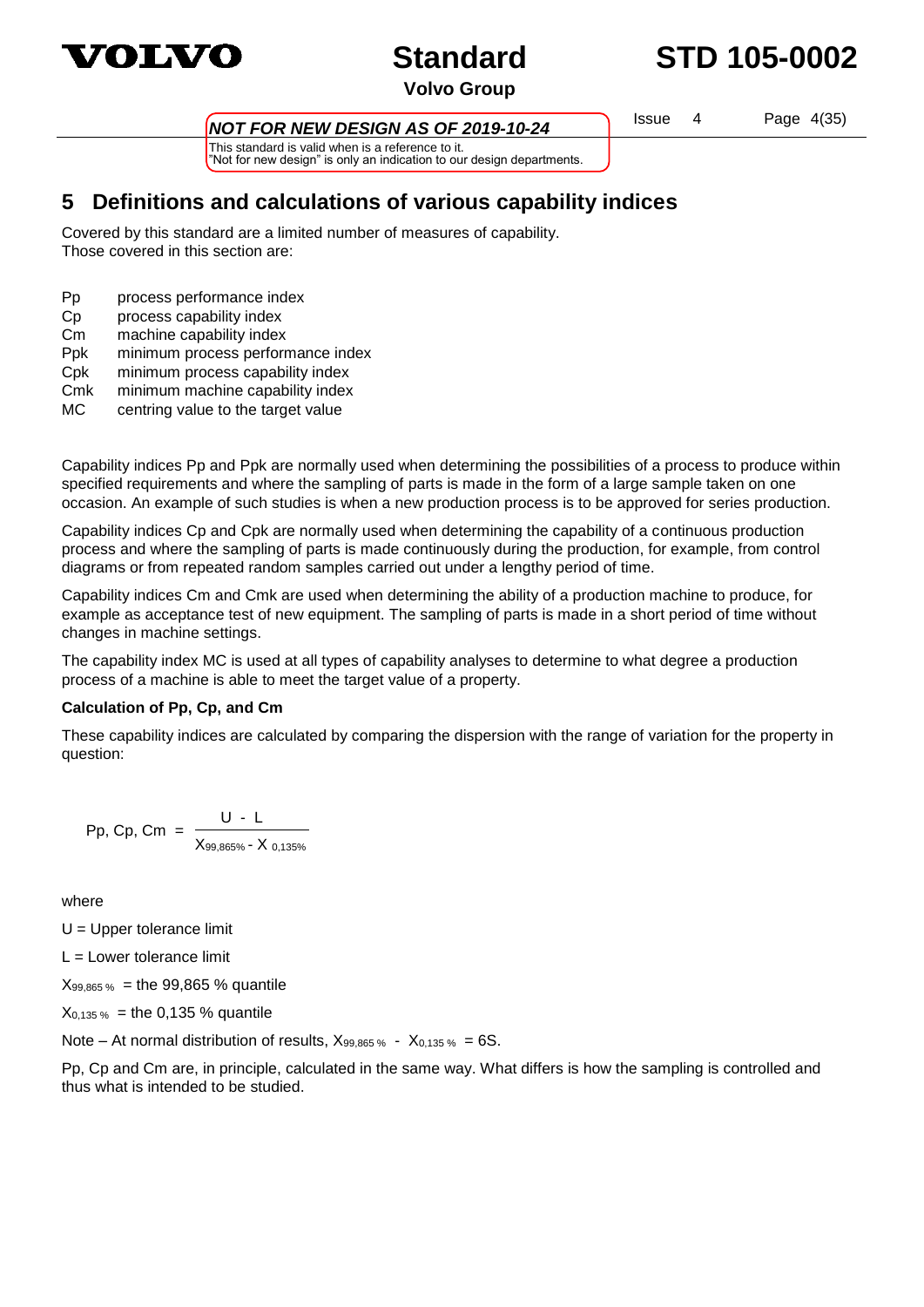



### *NOT FOR NEW DESIGN AS OF 2019-10-24*

This standard is valid when is a reference to it. <sup>'</sup>Not for new design" is only an indication to our design departments.

Issue 4 Page 5(35)

### **Calculation of Ppk, Cpk, and Cmk**

These capability indices are calculated by comparing the distance from the median to one tolerance limit with the distance from the median to the  $X_{99,865\%}$  quantile and the  $X_{0,135\%}$  quantile respectively. For bilateral tolerances, the smallest of these two values constitutes the minimum capability index:

Bilateral tolerance:

Ppk, Cpk, Cmk = minimum of:

 $U - X_{50\%}$ X99,865% - X50%  $X_{50\%}$  - L  $X_{50\%} - X_{0,135\%}$ and

For a unilateral tolerance with an upper tolerance limit only, e.g. a form tolerance, only the relation between the upper tolerance and the result is interesting; this means that:

Ppk, Cpk, Cmk =

 $U - X_{50\%}$ X99,865% - X50%

Note – At normal distribution of results, the following applies:  $X_{99,865\%}$  -  $X_{50\%}$  and  $X_{50\%}$  -  $X_{0,135\%}$ . = 3 S

Ppk, Cpk and Cmk are, in principle, calculated in the same way. What differs is how the sampling is controlled and thus what is intended to be studied.

### **Calculation of MC**

The centering value for the target value MC is calculated as the difference between the location of a result and the target value for the property, expressed as per cent of the tolerance:

$$
MC = \frac{X_{50\%} - M}{U - L} \times 100
$$

where

 $X_{50\%}$  = 50 % (distribution) quantile or median

U = Upper tolerance limit

L = Lower tolerance limit M = Target value for property, midpoint of tolerance for bilateral tolerance and 0 (zero) for unilateral tolerance

where only one maximum value has been specified.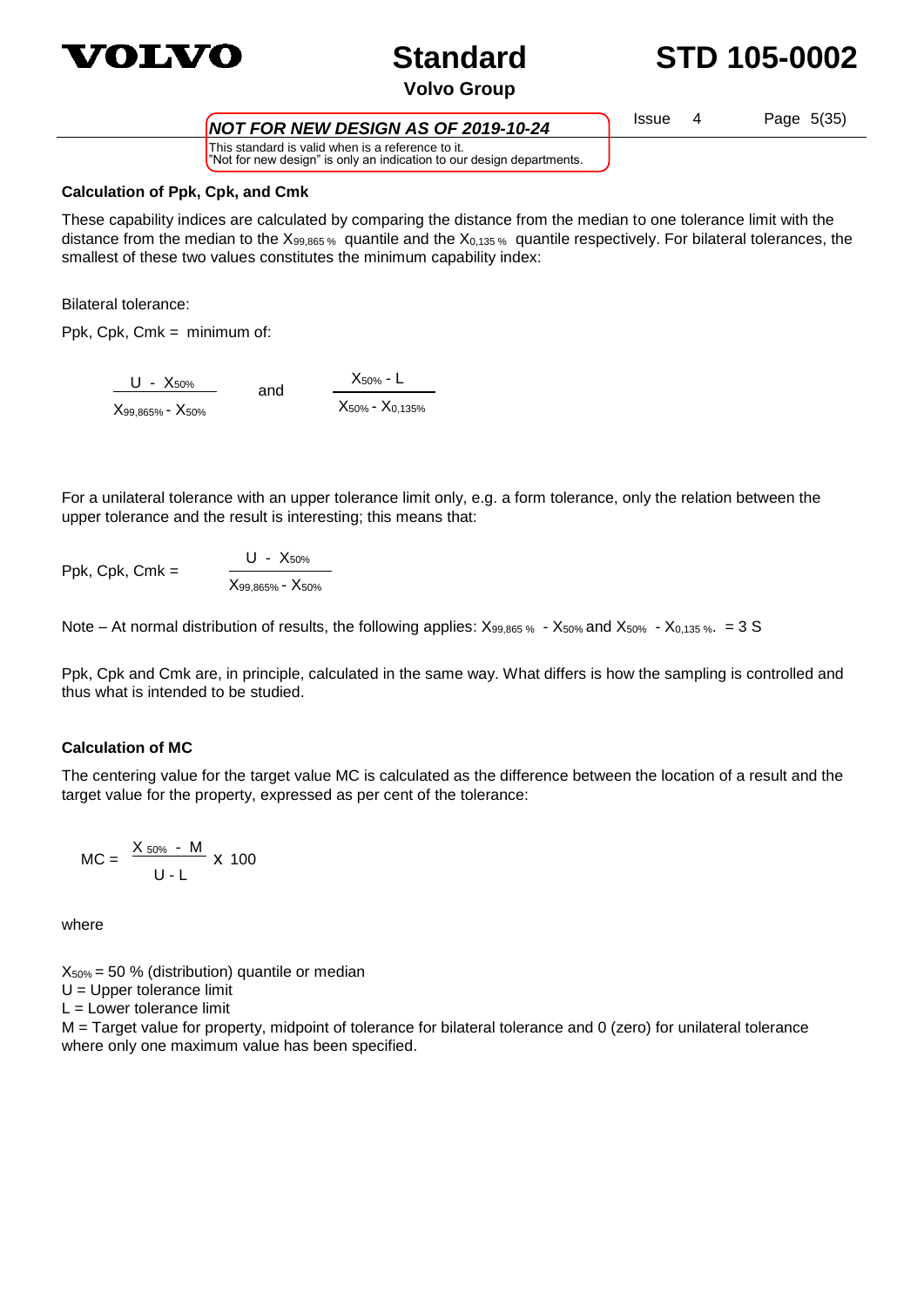



*NOT FOR NEW DESIGN AS OF 2019-10-24* This standard is valid when is a reference to it.

"Not for new design" is only an indication to our design departments.

Issue 4 Page 6(35)

# **6 Guidelines for use of standard deviation as a measurement of dispersion**

A common way to determine the dispersion of a result is to use standard deviation as a measure of dispersion. To be able to use standard deviation in a statistically ensured manner, the result must be normally distributed.

The calculation of standard deviation for a process is made on incoming measuring data for a large sample, Pp/Ppk, or by collecting measuring data continuously during the process, Cp/Cpk.

Normally, the calculation is made on all incoming measuring data in accordance with the following formula:

$$
S = \sqrt{\frac{1}{n-1} \sum_{i=1}^{n} (x_i - \overline{x})^2}
$$

If special conditions apply, the standard deviation can as an alternative be estimated on the basis of the range of a variation for a number of sample groups.

Theoretically, these calculations coincide at perfect normal distribution with constant result over time as far as both location and dispersion are concerned.

An estimate of standard deviation Sw is made using the formula:

$$
S_w = \frac{\overline{R}}{d_2}
$$

where

\_

 = mean value of range of variation in sample groups R

 $d_2$  = constant whose value is dependent on size of sample group, see table 1

| Table 1                 |                         |  |  |  |  |
|-------------------------|-------------------------|--|--|--|--|
| Size of sample group, n | Constant d <sub>2</sub> |  |  |  |  |
| 2                       | 1,128                   |  |  |  |  |
| 3                       | 1,693                   |  |  |  |  |
| 4                       | 2,059                   |  |  |  |  |
| 5                       | 2,326                   |  |  |  |  |
| 6                       | 2,534                   |  |  |  |  |
| 7                       | 2,704                   |  |  |  |  |
| 8                       | 2,847                   |  |  |  |  |
| 9                       | 2,970                   |  |  |  |  |
| 10                      | 3,078                   |  |  |  |  |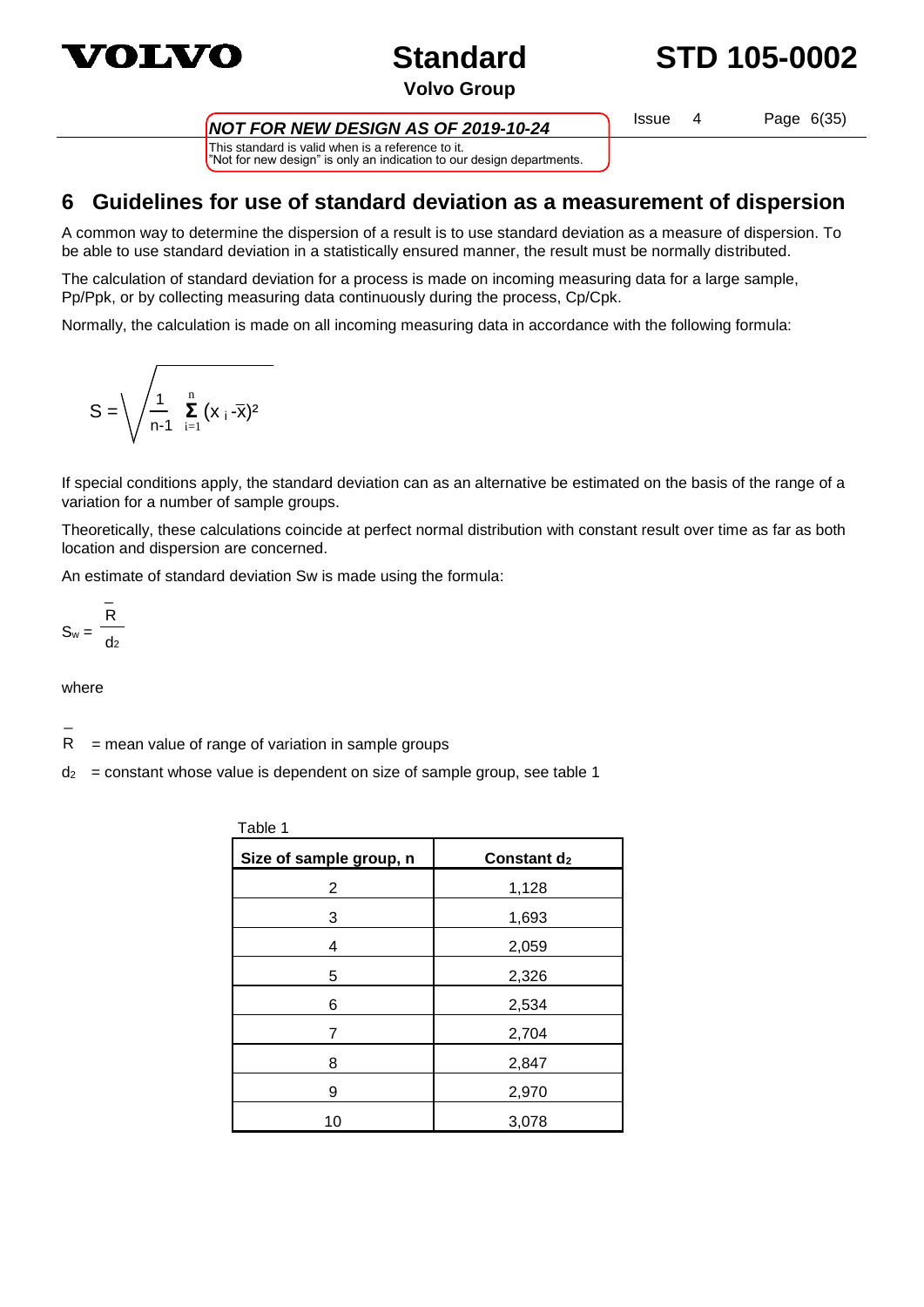



### *NOT FOR NEW DESIGN AS OF 2019-10-24*

Issue 4 Page 7(35)

This standard is valid when is a reference to it. "Not for new design" is only an indication to our design departments.

An estimate of the standard deviation for calculation of the process capability is used only where a dispersion pattern according to type A1 in table 2 is present.

However, also for this type of distribution, a determination of standard deviation S is recommended instead of estimate of S<sup>w</sup> since it is difficult to obtain such a distribution type; it will only be approximate. Furthermore, S and S<sup>w</sup> coincide in connection with distribution type A1. Should distribution type A1 not be the case or only approximately be the case, the use of S<sup>w</sup> risks to underestimate the dispersion and thus overestimate the process capability.

Using Sw as a basis for calculating process capability can, however, be accepted in those cases SPC is used and when the dispersion and location of the result are continuously assessed to ensure distribution of type A1.

Of decisive importance are the changes of the process over time; this is illustrated by the examples in table 2.

| <b>Characteristic</b>                 | Time-dependent distribution models |                |    |                |                |                |    |    |  |
|---------------------------------------|------------------------------------|----------------|----|----------------|----------------|----------------|----|----|--|
|                                       | A <sub>1</sub>                     | A2             | в  | C <sub>1</sub> | C <sub>2</sub> | C <sub>3</sub> | C4 | D  |  |
| Location of result                    | C                                  | C              | C  |                |                | s              | sr | sr |  |
| Dispersion of result                  | C                                  | C              | sr | C              | C              | C              | C  | sr |  |
| Instantaneous distribution type       | nd                                 | 1 <sub>m</sub> | nd | nd             | nd             | as             | as | as |  |
| Outcoming distribution for<br>process | nd                                 | 1m             | 1m | nd             | 1m             | as             | as | as |  |
| See figure                            |                                    | 2              | 3  | 4              | 5              | 6              | ⇁  |    |  |

Table 2 Process changes over time and resulting distribution type (from ISO 21747:2006)

Explanations:

 $c =$  the parameter remains constant

 $r =$  the parameter changes randomly

 $sr = the parameter changes systematically and/or randomly$ 

nd = normally distributed

1m= one type of distribution only; however, not normally distributed

as = all distribution types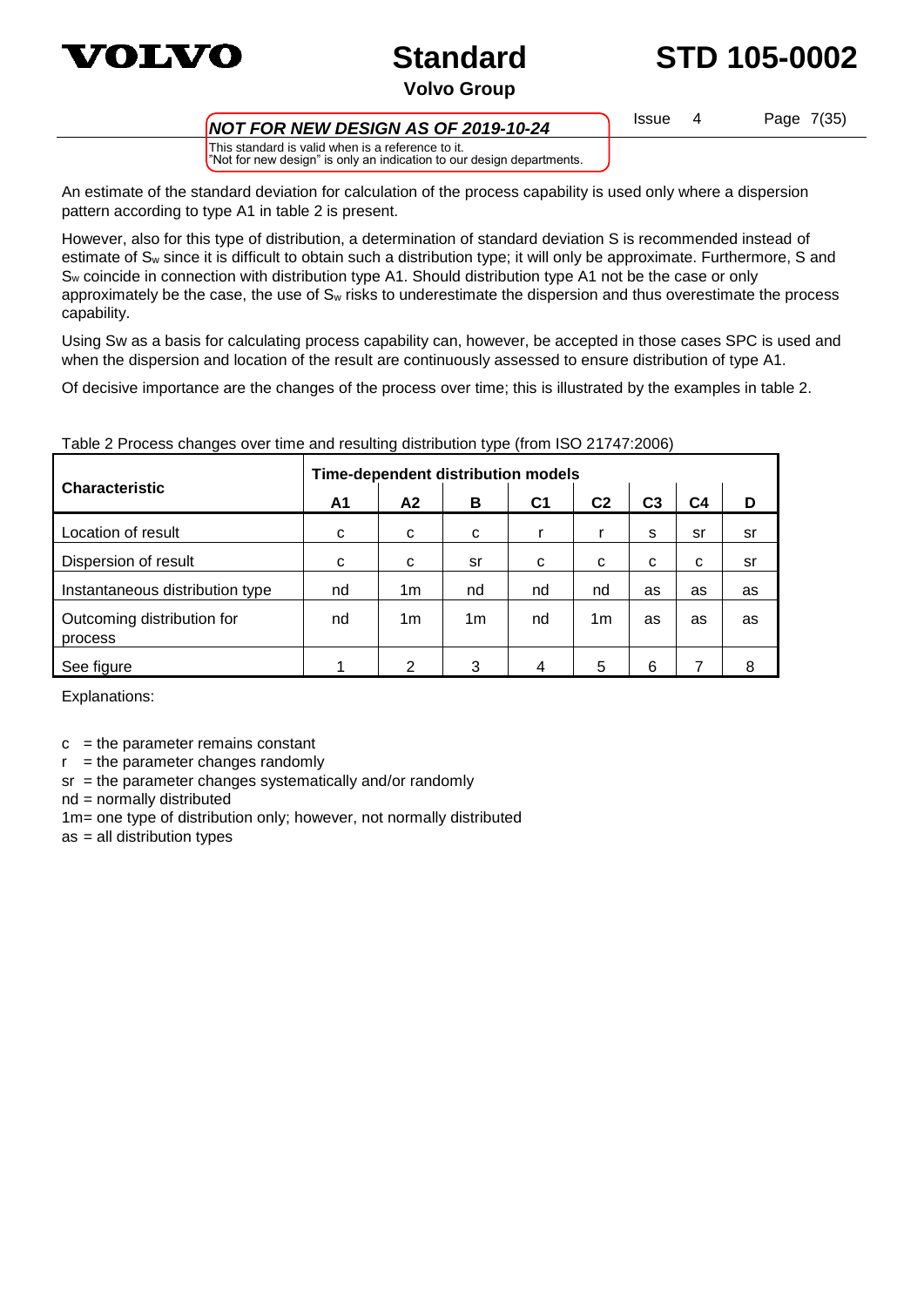



### *NOT FOR NEW DESIGN AS OF 2019-10-24*

This standard is valid when is a reference to it. "Not for new design" is only an indication to our design departments.

Issue 4 Page 8(35)

Description:

Location of result: constant over time Dispersion of result: constant over time Instantaneous distribution type: normally distributed Outcoming distribution for process: normally distributed

### **The process is under statistical control.**

**Calculation of the process capability can be made by calculating the standard deviation S or by estimating Sw.**



 $X =$  characteristic value

 $Y = time axis$ 

a = outcoming distribution for process

Fig. 1 Distribution type A1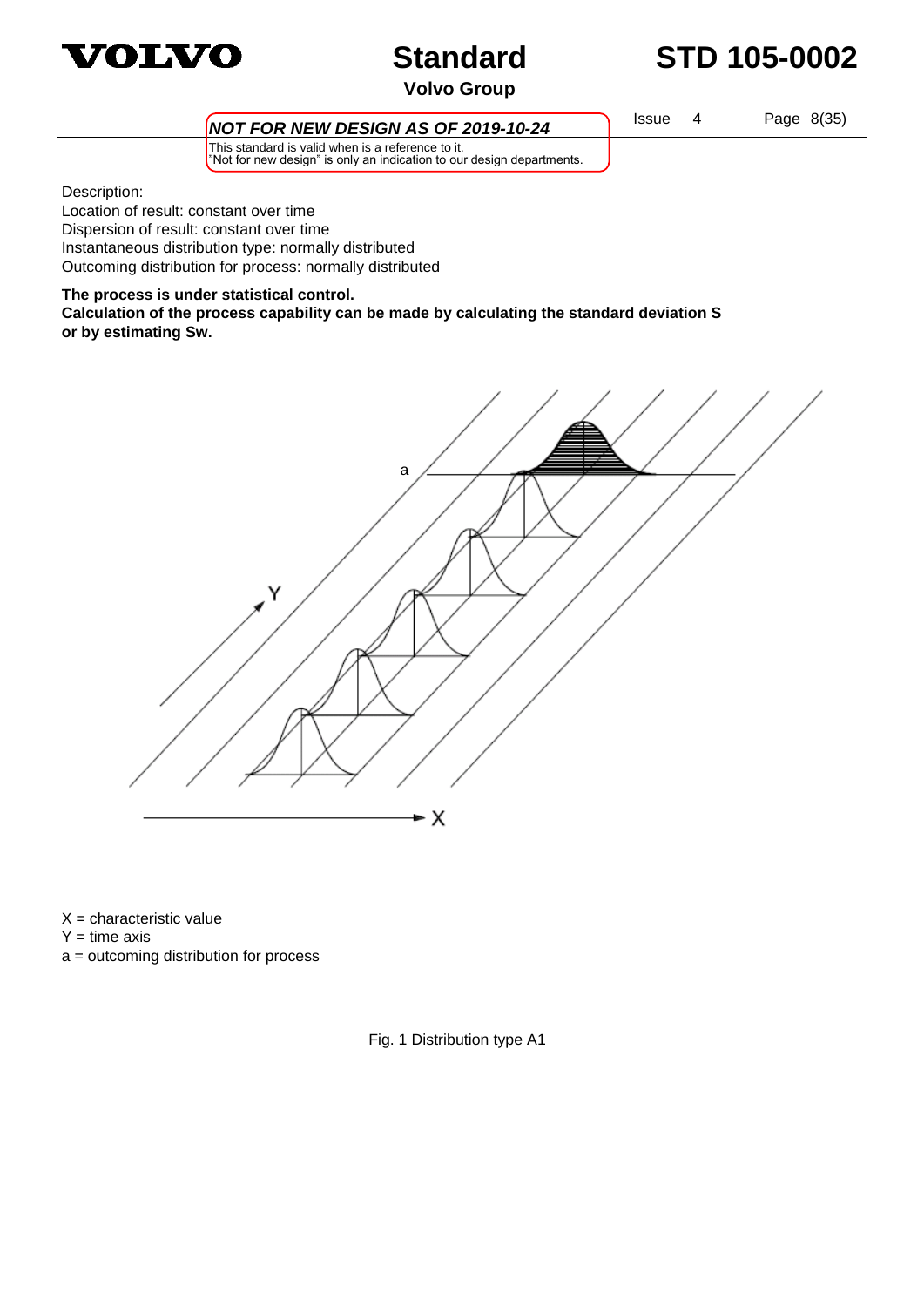



### *NOT FOR NEW DESIGN AS OF 2019-10-24*

This standard is valid when is a reference to it. "Not for new design" is only an indication to our design departments.

Issue 4 Page 9(35)

Description:

Location of result: constant over time

Dispersion of result: constant over time

Instantaneous distribution type: one type of distribution, not normally distributed Outcoming distribution for process: one type of distribution, not normally distributed

### **The process is under statistical control.**

**Calculation of the process capability cannot be made by calculating the standard deviation S or by estimating Sw.**

See also Annex A.



X= characteristic value

 $Y =$  time axis

a = outcoming distribution for process

Fig. 2 Distribution type A2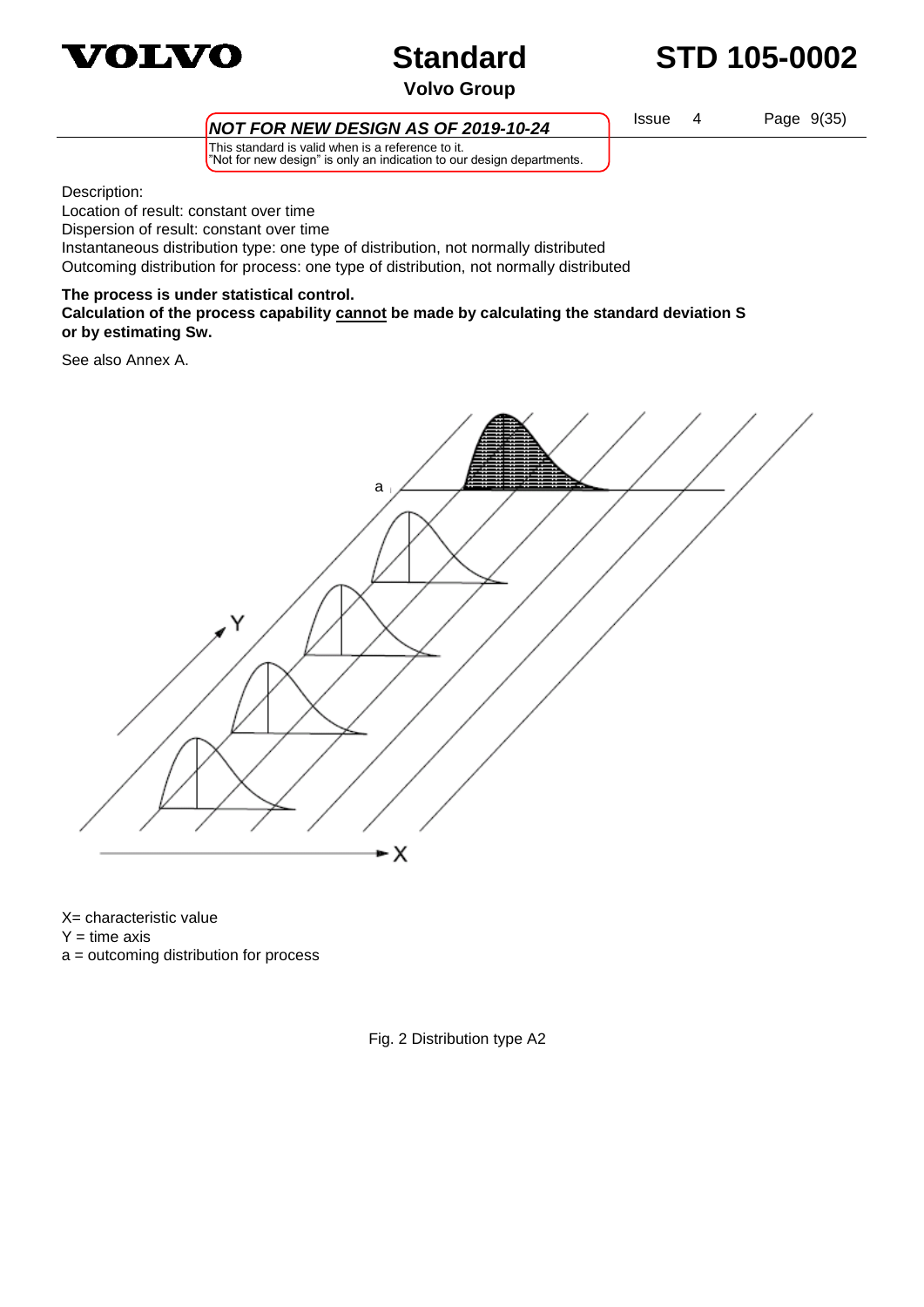



*NOT FOR NEW DESIGN AS OF 2019-10-24*

This standard is valid when is a reference to it. "Not for new design" is only an indication to our design departments.

Issue 4 Page 10(35)

Description:

Location of result: constant over time

Dispersion of result: systematic and/or random variation over time

Instanteous distribution type: normally distributed

Outcoming distribution for process: one type of distribution, not normally distributed (may be approximately normally distributed if the variation in dispersion over time is small)

### **Calculation of the process capability can only be made approximately by calculating the standard deviation S.**

**Calculation of the process capability can thus not be made by estimating Sw.**



 $X =$  characteristic value

 $Y = time axis$ 

a = outcoming distribution for process

Fig. 3 Distribution type B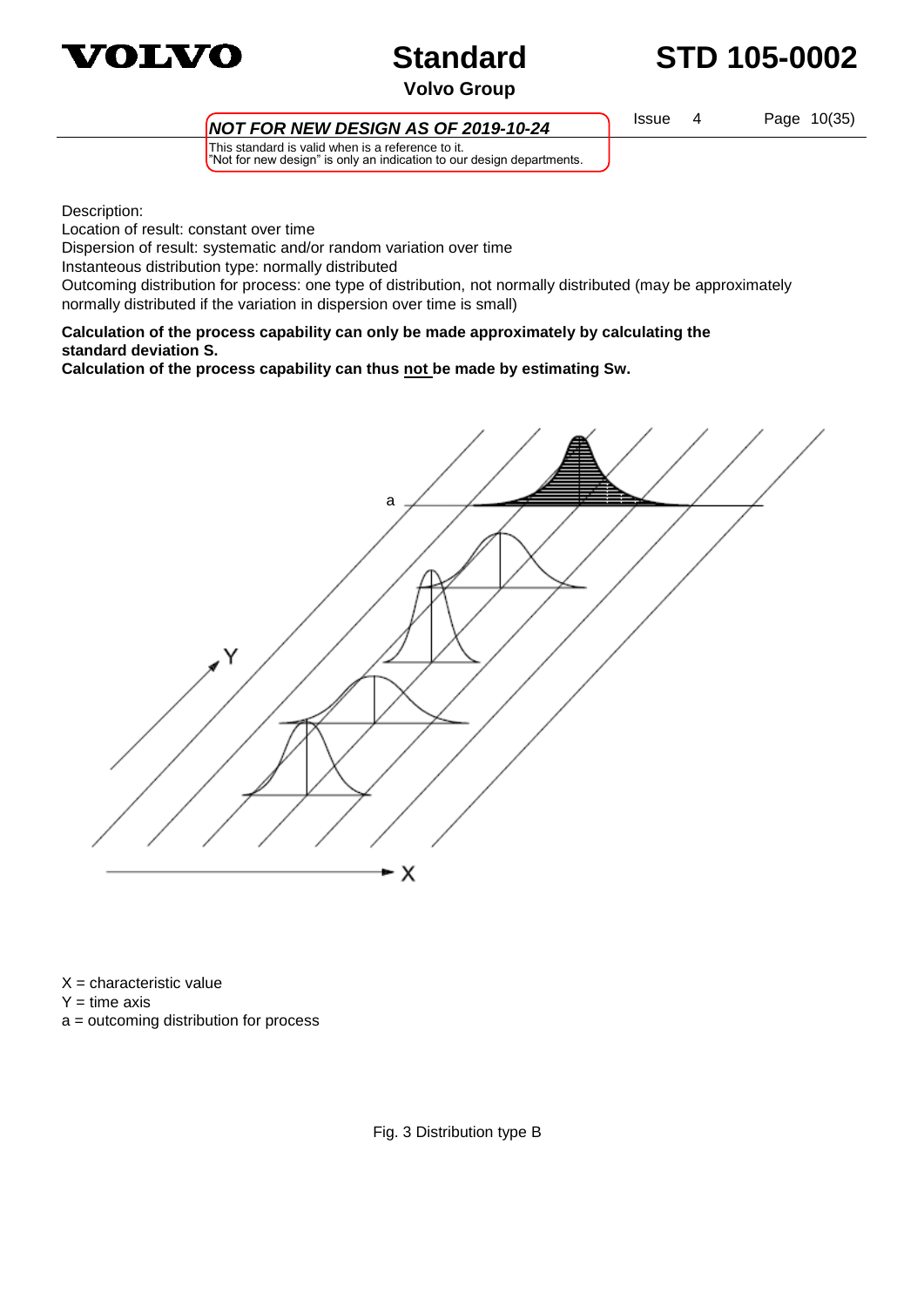



*NOT FOR NEW DESIGN AS OF 2019-10-24*

This standard is valid when is a reference to it. "Not for new design" is only an indication to our design departments.

Issue 4 Page 11(35)

Description:

Location of result: random over time (normally distributed) Dispersion of result: constant over time Instantaneous distribution type: normally distributed Outcoming distribution for process: normally distributed

**Calculation of the process capability can be made by calculating the standard deviation S. Calculation of the process capability cannot be made by estimating Sw.**



 $X =$ characteristic value

 $Y = time axis$ 

a = outcoming distribution for process

Fig. 4 Distribution type C1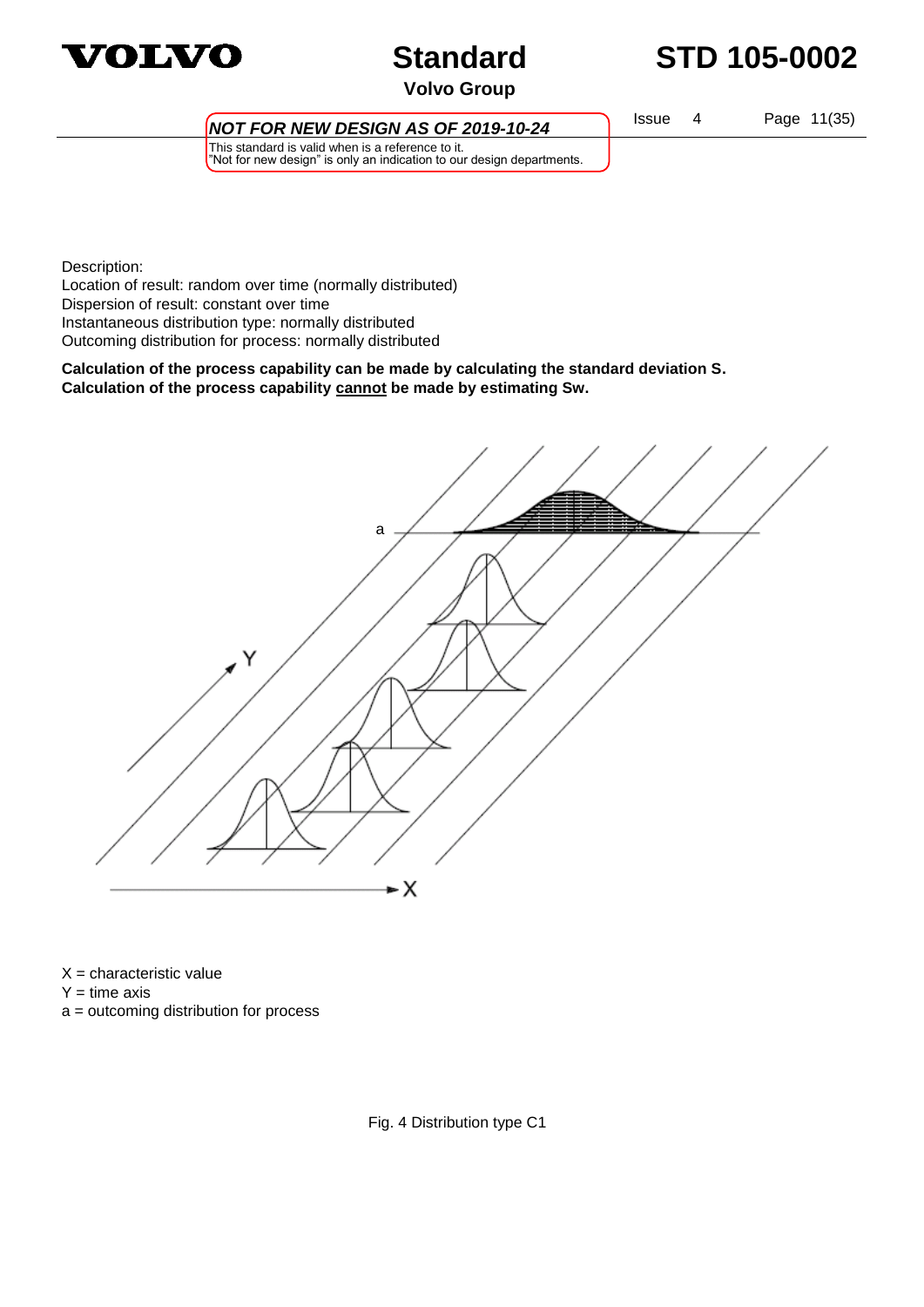



*NOT FOR NEW DESIGN AS OF 2019-10-24*

This standard is valid when is a reference to it. "Not for new design" is only an indication to our design departments.

Issue 4 Page 12(35)

Description:

Location of result: random over time (not normally distributed)

Dispersion of result: constant over time

Instantaneous distribution type: normally distributed

Outcoming distribution for process: one type of distribution, not normally distributed

### **Calculation of the process capability cannot be made by calculating the standard deviation S or by estimating Sw.**



 $X =$  characteristic value

 $Y = time axis$ 

a = outcoming distribution for process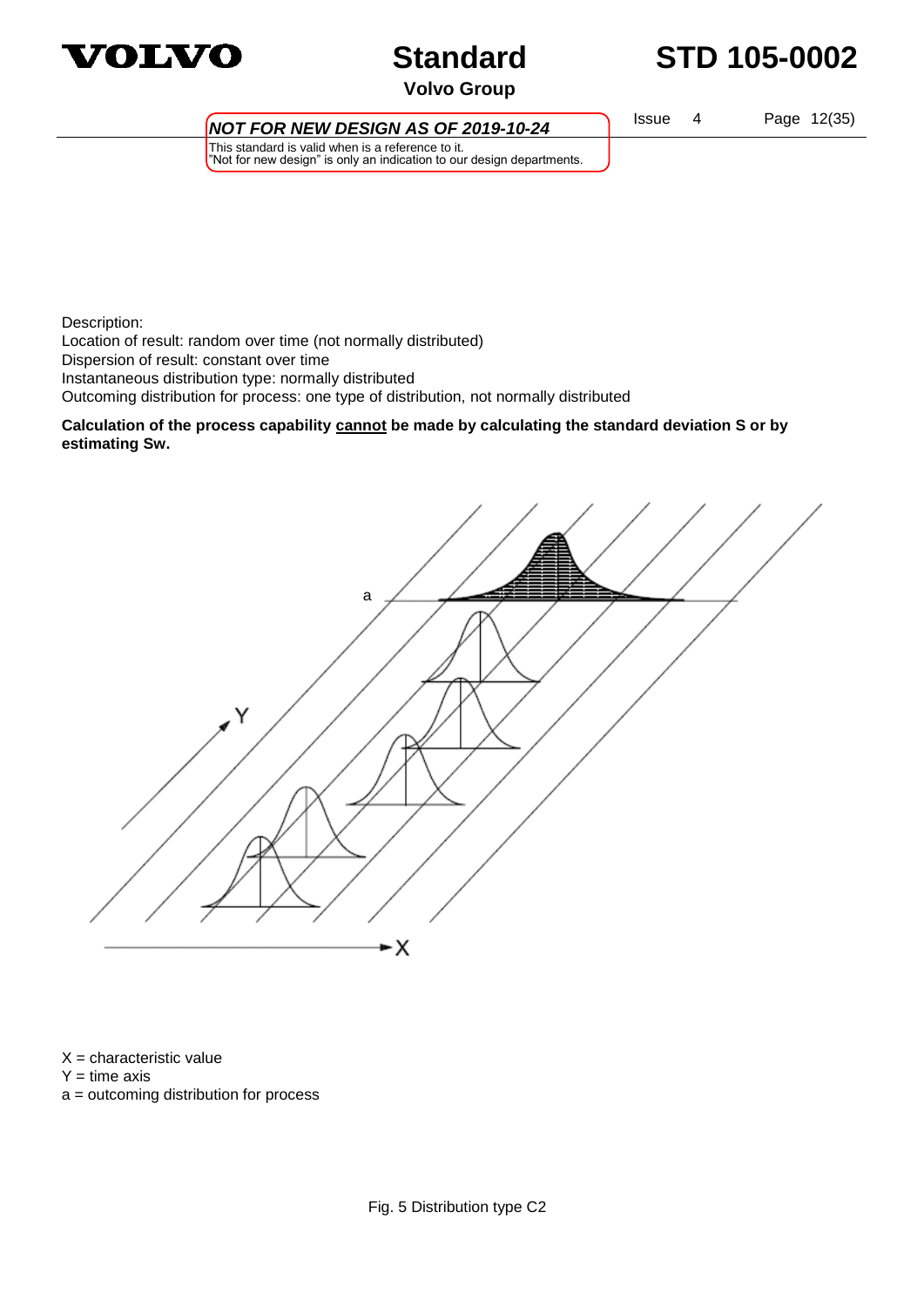



*NOT FOR NEW DESIGN AS OF 2019-10-24*

This standard is valid when is a reference to it. "Not for new design" is only an indication to our design departments.

Issue 4 Page 13(35)

Description: Location of result: random over time Dispersion of result: constant over time Instantaneous distribution type: all distribution types Outcoming distribution for process: all distribution types

### **Process capability**

**Calculation of the process capability cannot be made by calculating standard deviation S or by estimating Sw.**

### **Machine capability**

**If calculation of the machine capability shall be performed in connection with, e.g., an acceptance test, it is important to try to isolate the influence of the machine on the capability from the influence of other factors. If it is found at this test that the instantaneous distribution type is approximately normally distributed at the same time as there is a trend caused by, e.g., tool wear and this trend is of significant size, then it is possible to isolate this trend away from the machine capability study. This is done by dividing the material into test groups and estimating Sw as a basis for calculating the dispersion.**



 $X =$ characteristic value

- $Y =$  time axis
- a = outcoming distribution for process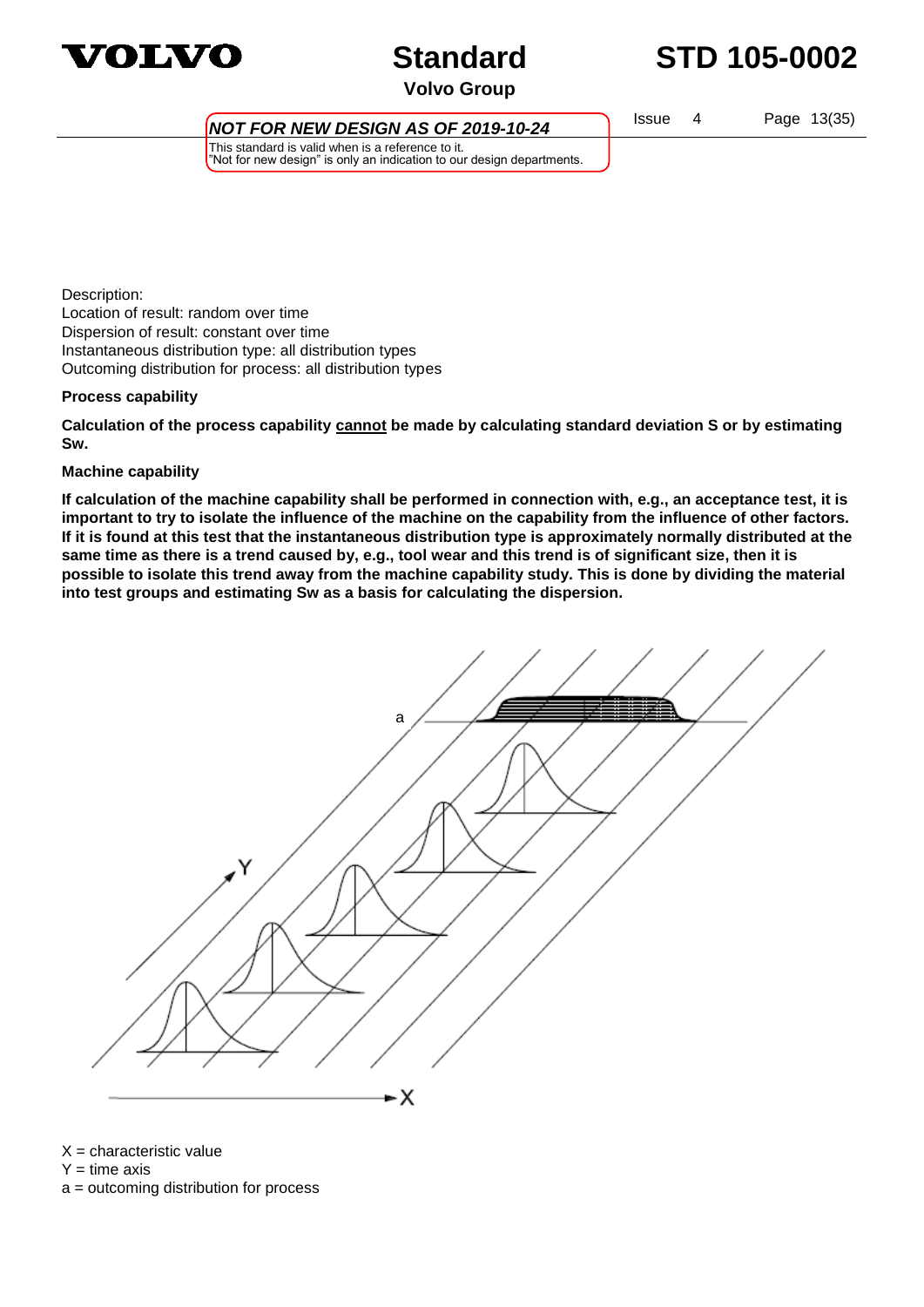



### *NOT FOR NEW DESIGN AS OF 2019-10-24*

This standard is valid when is a reference to it. "Not for new design" is only an indication to our design departments.

Issue 4 Page 14(35)

Fig. 6 Distribution type C3

Description:

Location of result: systematic and/or random change over time

Dispersion of result: constant over time

Instantaneous distribution type: all distribution types

Outcoming distribution for process: all distribution types

**Calculation of the process capability cannot be made by calculating standard deviation S or by estimating Sw.**



 $X =$ characteristic value

 $Y =$  time axis

a = outcoming distribution for process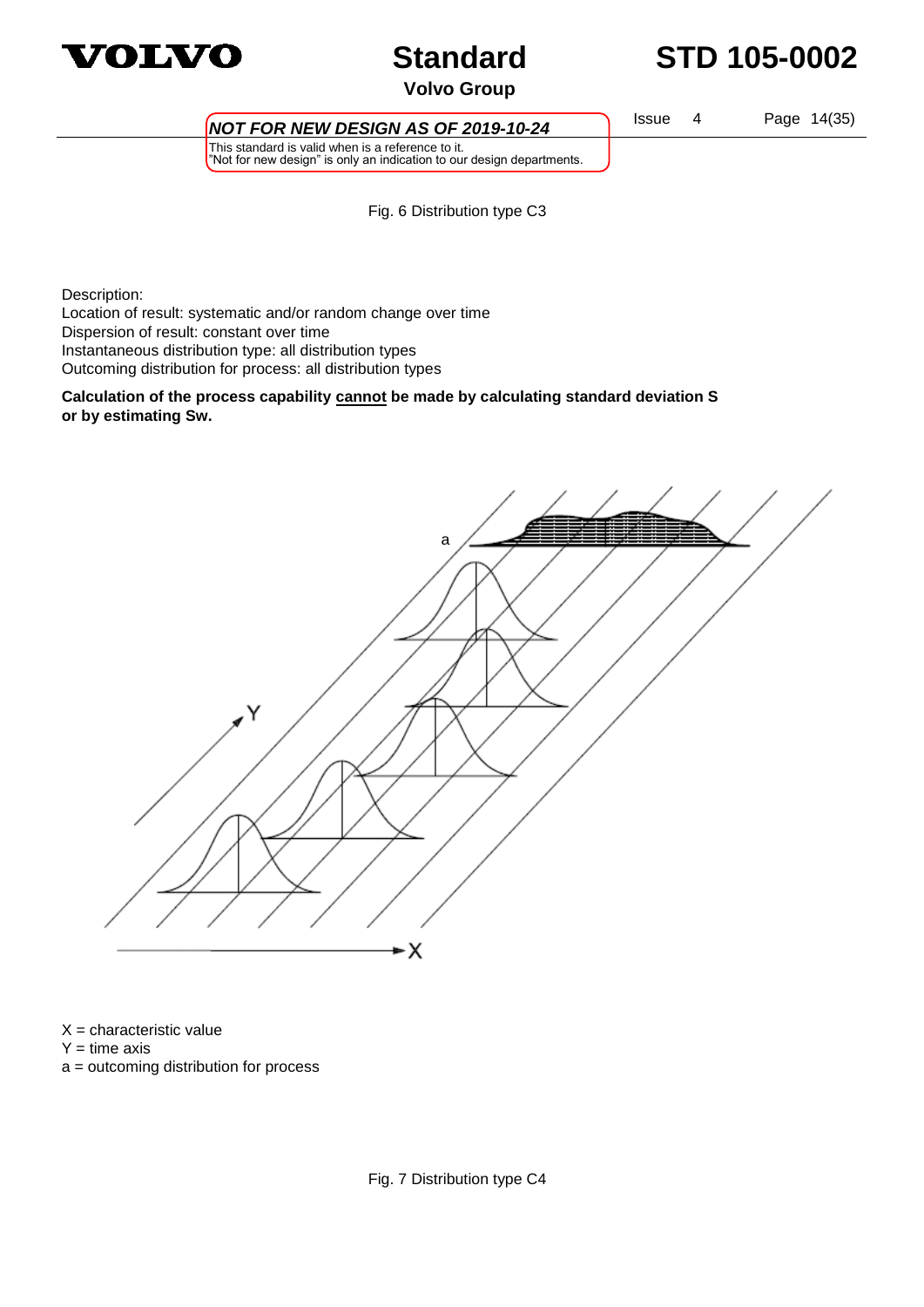



*NOT FOR NEW DESIGN AS OF 2019-10-24*

This standard is valid when is a reference to it. "Not for new design" is only an indication to our design departments.

Issue 4 Page 15(35)

Description:

Location of result: systematic and/or random change over time Dispersion of result: systematic and/or random change over time Instantaneous distribution type: all distribution types Outcoming distribution for process: all distribution types

**Calculation of the process capability cannot be made by calculating standard deviation S or by estimating Sw.**



 $X =$  characteristic value

 $Y = time axis$ 

a = outcoming distribution for process

Fig. 8 Distribution type D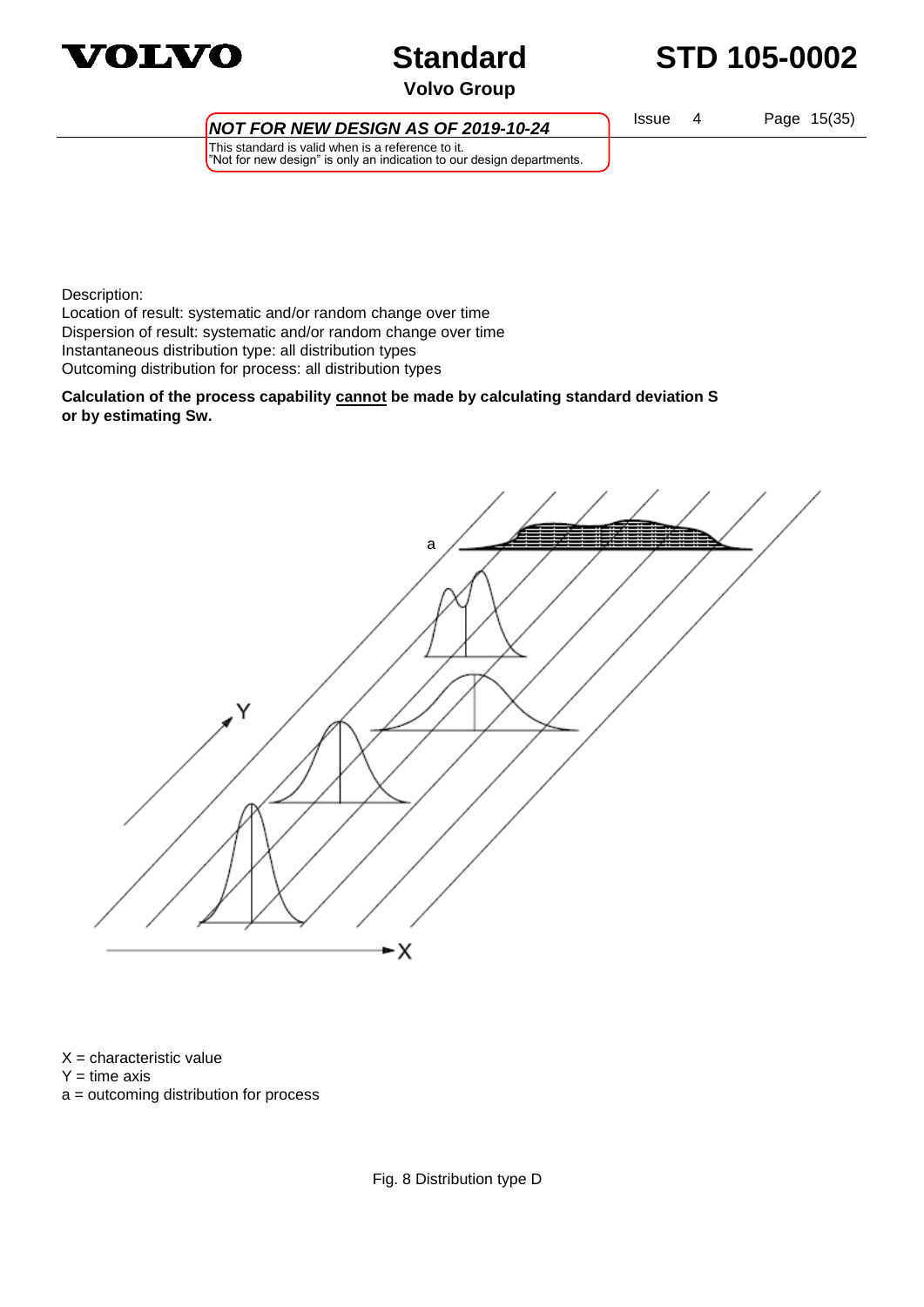



*NOT FOR NEW DESIGN AS OF 2019-10-24*

This standard is valid when is a reference to it. "Not for new design" is only an indication to our design departments.

Issue 4 Page 16(35)

# **7 Requirements on target value and capability index**

The process capability shall be continuously evaluated where considered suitable. When prioritizing resources, classification of critical characteristics is guiding when deciding what property requirements that shall be comprised by capability studies.

General requirement on process capability:

*When statistically evaluating a process, the corrected capability index Cpk must be at least 1,33 unless otherwise stated to make it possible to continuously meet a tolerance.*

In STD 8000,52, the following general requirement for machine capability is indicated:

*Unless otherwise agreed, Cmk > 2,0 applies to production equipment.*

When considered suitable, however, the respective BusinessArea/Business Unit within the Volvo Group may specify its own requirements, which then replace the general requirements stated above.

As to the other capability indices mentioned in section 5, the respective BusinessArea/Business Unit within the Volvo Group determines what requirements to specify as well as what measures to take in those cases a specified capability index is not reached.

## **8 Measurement of capability index, special cases**

### **8.1 General guidelines for uncertainty of measurement**

At capability analyses, measuring results are used; it is essential that the uncertainty of measurement is so low that the actual measuring process does not affect the analysis too much.

Variations in the measuring process affect Pp/Cp and Cm. Ppk, Cpk, Cmk and MC are also influenced by any systematic errors in the measurement.

In connection with capability studies, the repeatability and accuracy of the measuring process with respect to systematic errors shall therefore be considered.

It is recommended to use R & R (Repeatability & Reproducibility) analysis to ensure the repeatability of the measurements and, where considered necessary via systematic comparison with other measuring processes, it shall also be ensured that there are no systematic errors.

### **8.2 Handling dimensional variations on a part**

At capability studies, the ability of a process to repeat the same dimension (Pp/Cp and Cm) is studied or, as an alternative, the ability to repeat a dimension within the tolerance limits (Ppk, Cpk and Cmk). Since the study refers to the ability of the process, it is important not to let variations of other types influence the result. One such type of variations is dimensional variations on one and the same part, e.g., due to deviations from geometrically exact form. An oblong hole (slot) has varying dimensions depending on where in the hole the diameter is measured, but this variation is not part of the process variations or machine variations over time and shall therefore not be included in the capability study.

This is particularly important for requirements where different methods of measurement with dissimilar resulting dimensions are indicated for the upper and lower tolerance limit respectively. Examples of such requirements are so-called envelope requirements according to ISO 14405-1 Dimensional tolerancing – Linear sizes.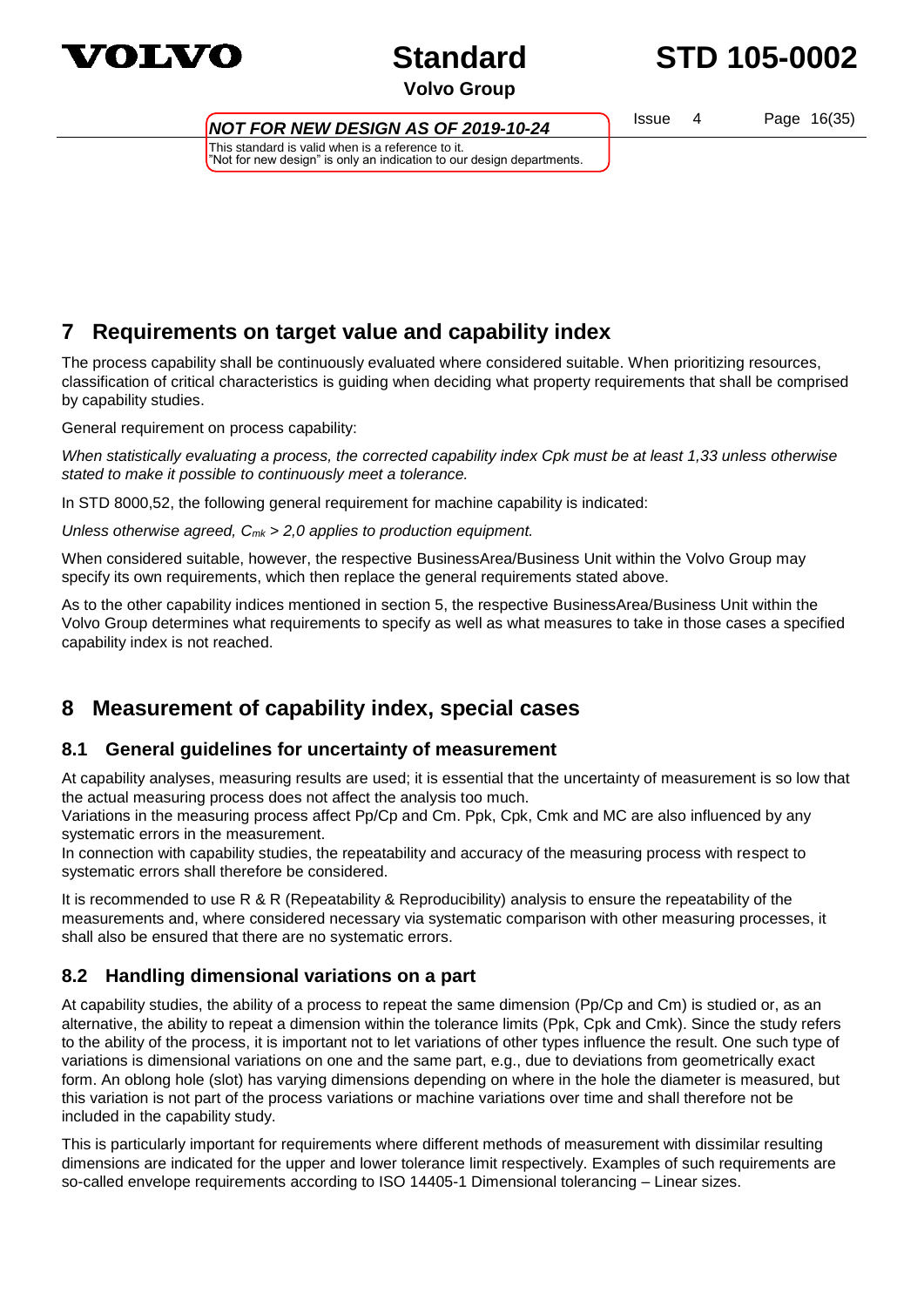



*NOT FOR NEW DESIGN AS OF 2019-10-24*

Issue 4 Page 17(35)

This standard is valid when is a reference to it. "Not for new design" is only an indication to our design departments.

At capability studies of an envelope requirement, dimensions that are compared to the upper tolerance limit when calculating Ppk/Cpk/Cmk are measured with one measuring method while dimensions that are compared to the lower tolerance limit are measured with a different measuring method. The smallest of these corrected capability indices is then the corrected capability index for the relevant characteristic.

In the same way, it may be necessary to measure both maximum and minimum values to obtain a distance dimension between two surfaces when these surfaces are non-parallel.

At capability studies, it is thus important to ensure that the geometric forms are such that only **one** dimension is needed at the study. It is not possible to standardize the limits that specify when a dimensional variation within one part is so large that it is necessary to measure both maximum and minimum dimensions; instead, this is to be covered by internal rules at the respective Business Area/Business Unit.

Figure 9 shows a process that is stable over time, optimally centred and with relatively small dispersion, but where the maximum and minimum dimensions vary on the individual parts.

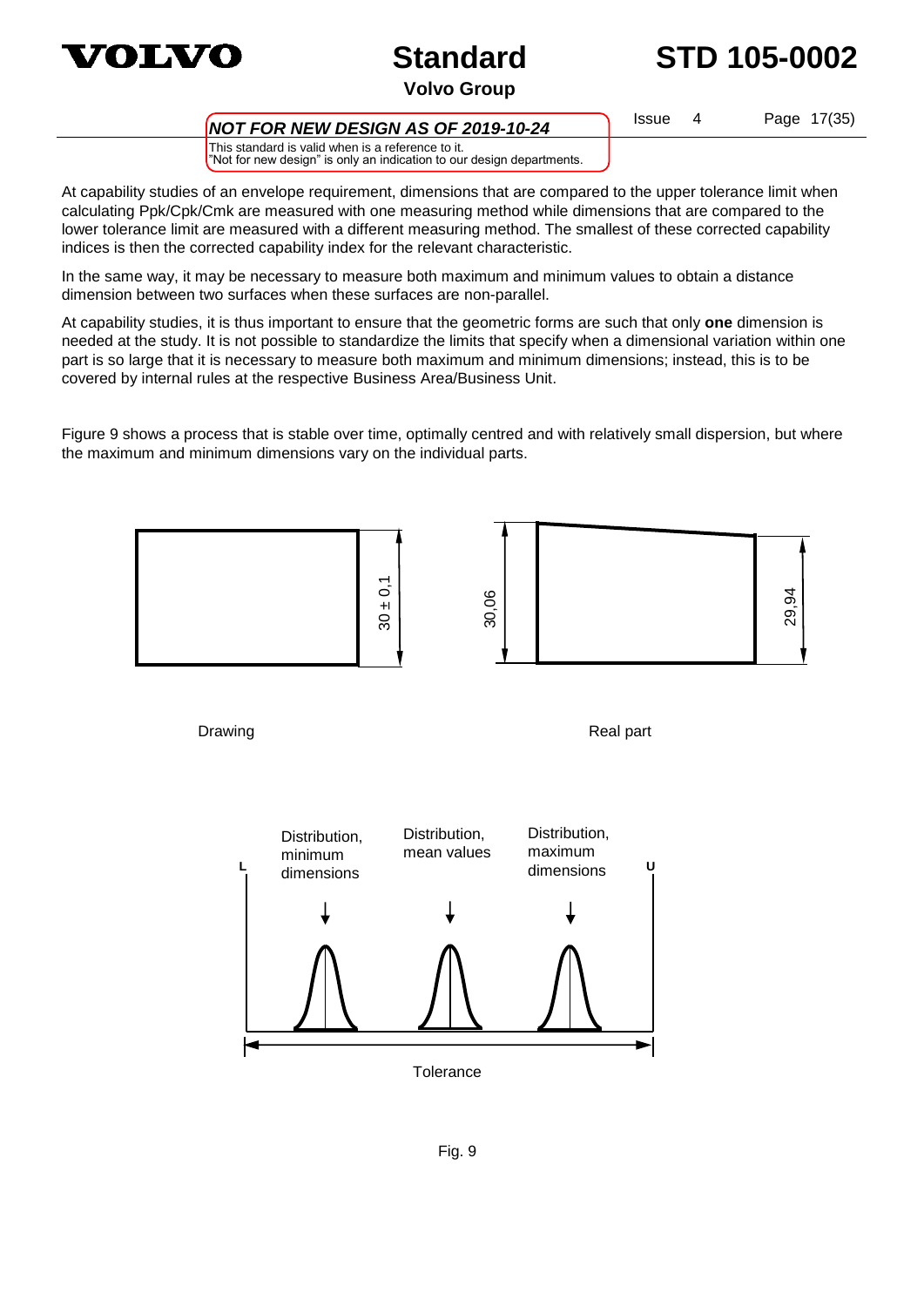



*NOT FOR NEW DESIGN AS OF 2019-10-24*

Issue 4 Page 18(35)

This standard is valid when is a reference to it. "Not for new design" is only an indication to our design departments.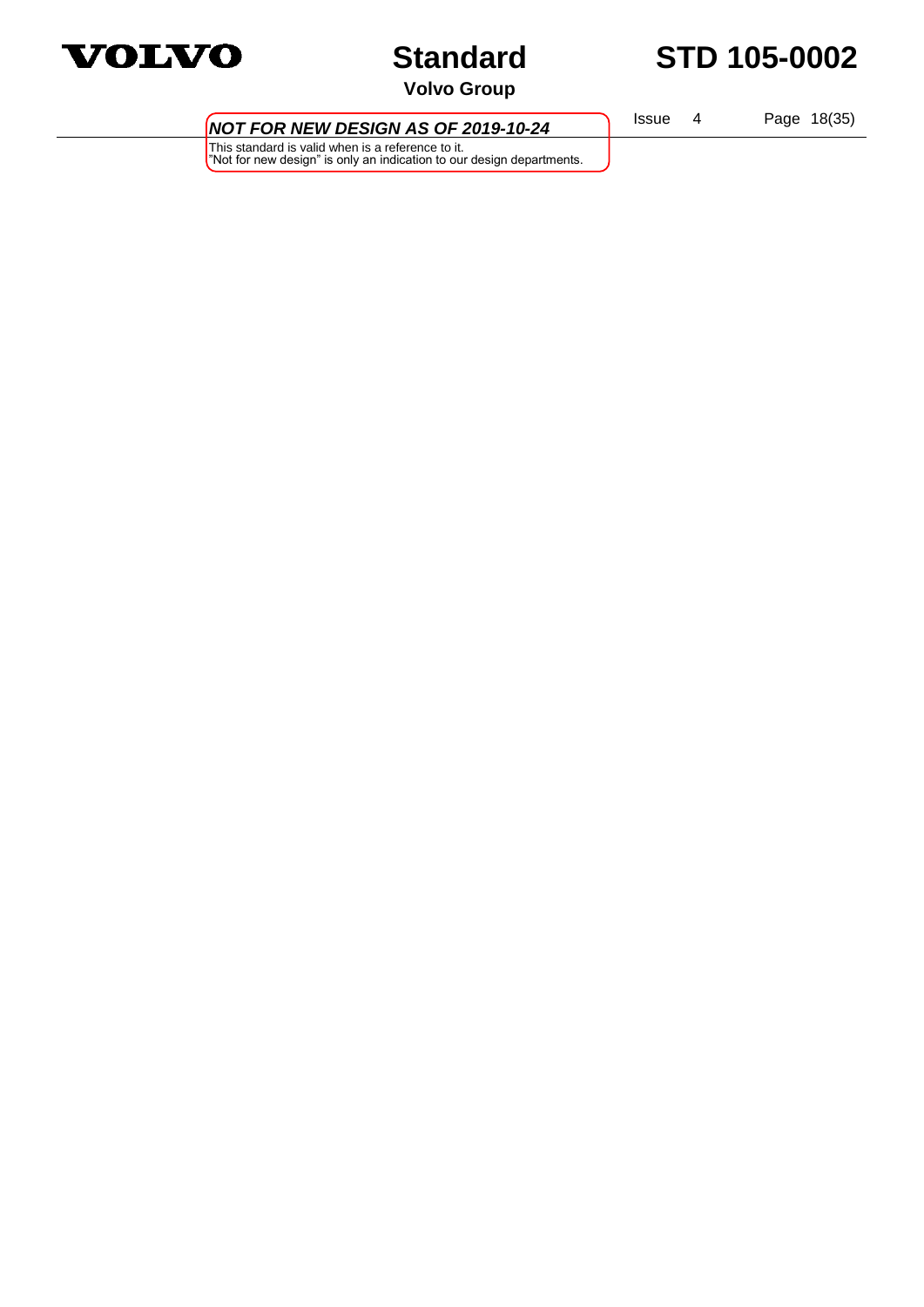



*NOT FOR NEW DESIGN AS OF 2019-10-24*

Issue 4 Page 19(35)

This standard is valid when is a reference to it. "Not for new design" is only an indication to our design departments.

At this study, the maximum dimensions, minimum dimensions and the mean value (mean value for maximum and minimum dimensions) for the characteristic are measured.

The location and dispersion of the distribution of the maximum dimensions are used when calculating Ppk/Cpk/Cmk for the upper tolerance limit.

The location and dispersion of the distribution of the minimum dimensions are used when calculating Ppk/Cpk/Cmk for the lower tolerance limit. The smallest of these capability indices is the corrected capability index for the characteristic. The location and dispersion for the distribution of the mean values are used when calculating MC and Pp/Cp/Cm.

### **8.3 Handling of out-liers**

At capability studies, it is important that extreme results, so-called out-liers, which are not representative of the process can be identified and eliminated from the study.

Parts which are not manufactured under production-like conditions, such as setting plates, etc., shall not be included in the capability study.

For current production, where measuring data are continuously registered and stored for continuous assessment of the process capability, it is important that these data are analyzed in such a way that non-representative results are not included in capability studies. Provided the process result is normally distributed and under statistical control, distribution type A1 according to section 6 meaning a limit of  $\pm$  4 S from the relevant mean or median value can be used as a guideline for the identification of those results that can be regarded as non-representative.

Out-liers can arise as unexpected events, such as tool-failure, during an otherwise stable process or by incorrect measurement.

If an extreme result can be regarded as a so-called out-lier, a root cause analysis should be performed to identify the reason for the existence of this out-lier even if the out-lier is excluded from the statistical calculation.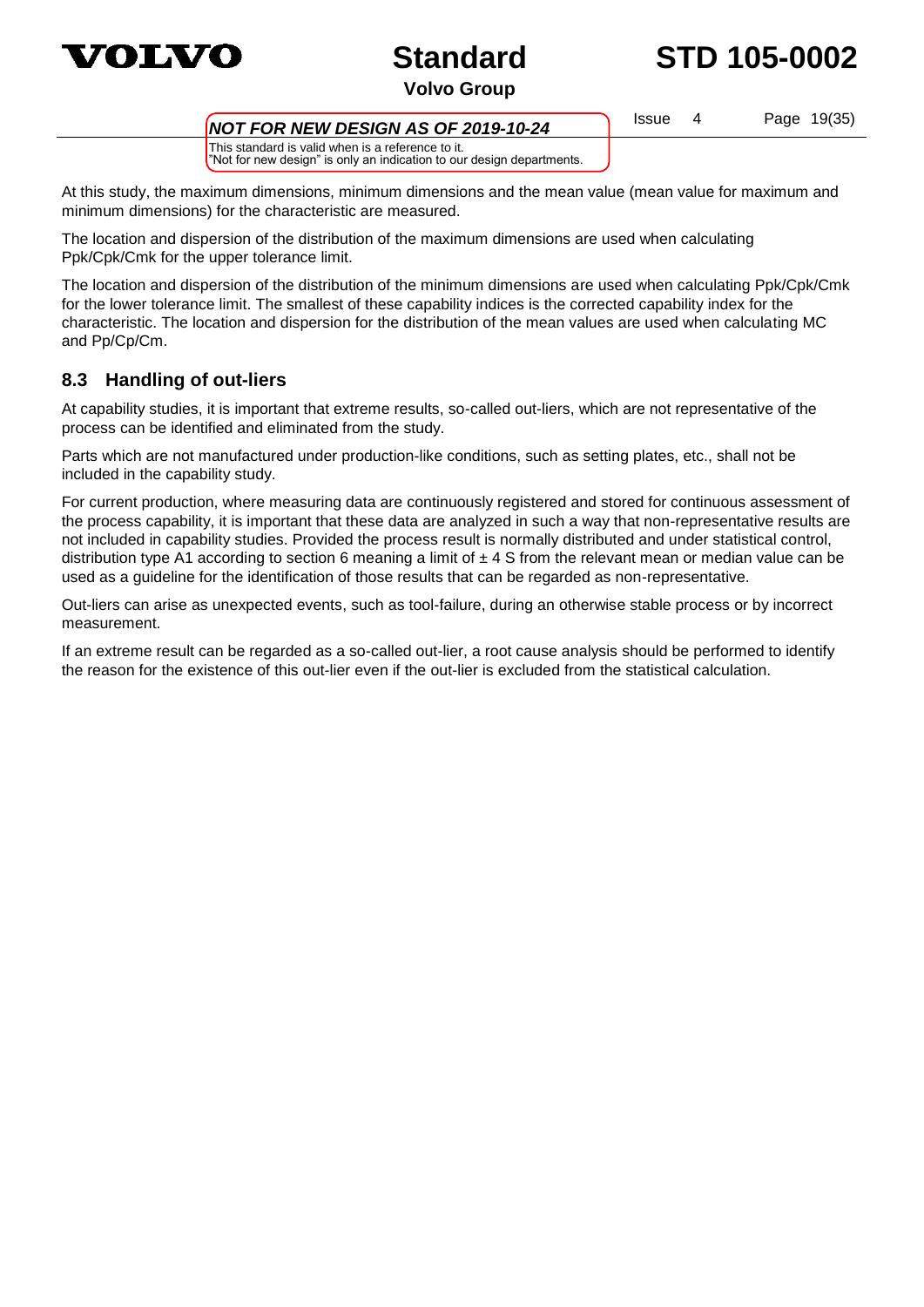



*NOT FOR NEW DESIGN AS OF 2019-10-24*

This standard is valid when is a reference to it. "Not for new design" is only an indication to our design departments.

Issue 4 Page 20(35)

# **Annex A** (informative)

# **Not normally distributed results**

Results which are not normally distributed must be handled with a different mathematical method than normally distributed results. There are several (mathematically defined) distribution types other than normal distribution. In most cases, these can be described as skewed, that is, with a displacement of data so that they are not symmetrically disposed around a mean value, see figure A1.



Figure A1 Skewed distribution

For most skewed distributions, it is possible to determine the capability by plotting the values in a so-called extreme value distribution probability paper. An example of such a determination is shown in figure A2.

Computer programmes which contain a number of distribution types are also available. The type of calculation to be used is to be decided by the respective Business Area/Business Unit.

It is important to consider that many of the methods used for determining the dispersion of a result can mean that an inviolable limit can exist physically, e.g. the value 0 (zero) for run-out, while the distribution type is defined for  $\pm$ infinity.

If a theoretically calculated value exceeds the physically inviolable limit, the physically inviolable limit replaces the theoretically calculated value for, e.g., X0,135% when calculating the capability.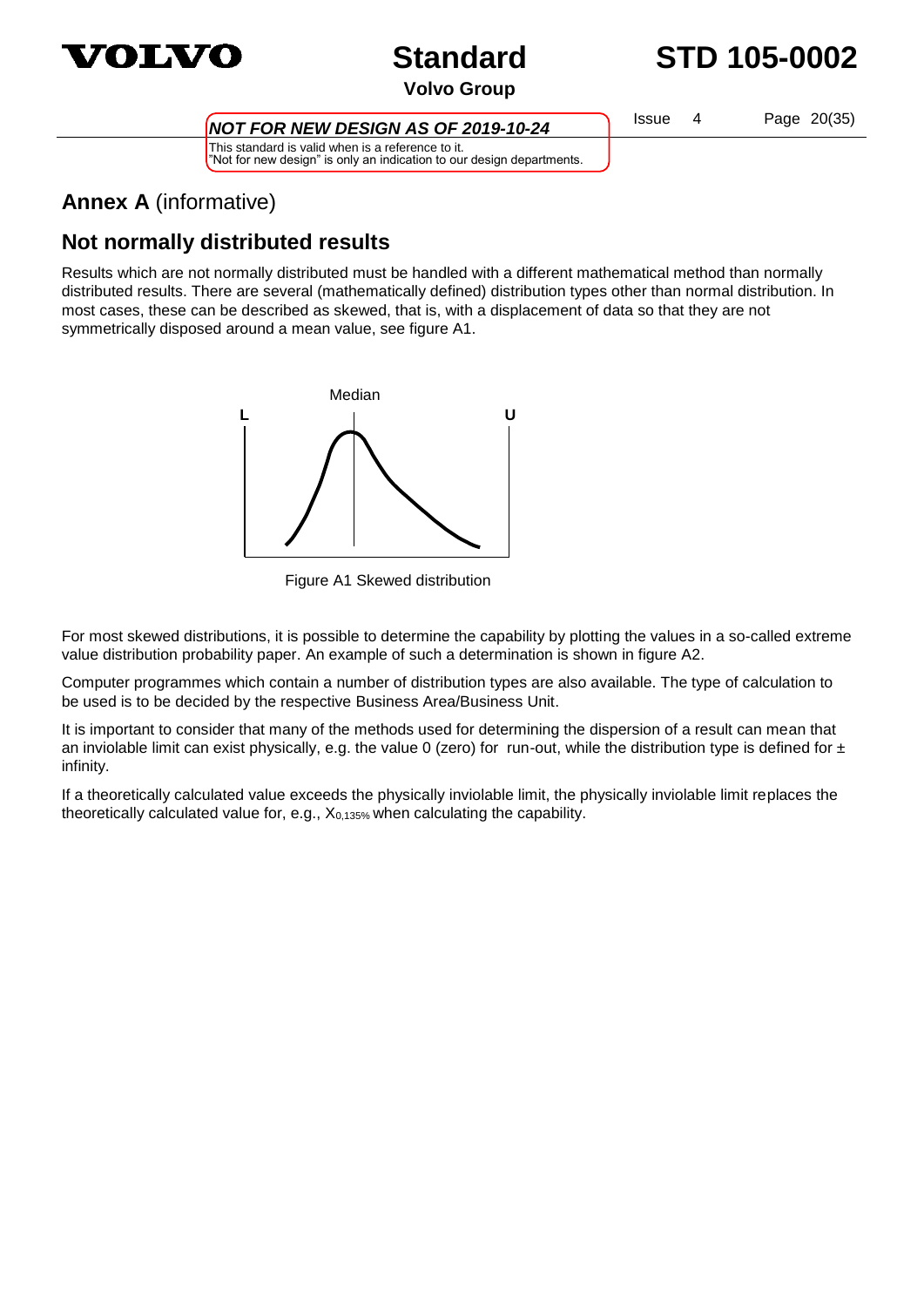



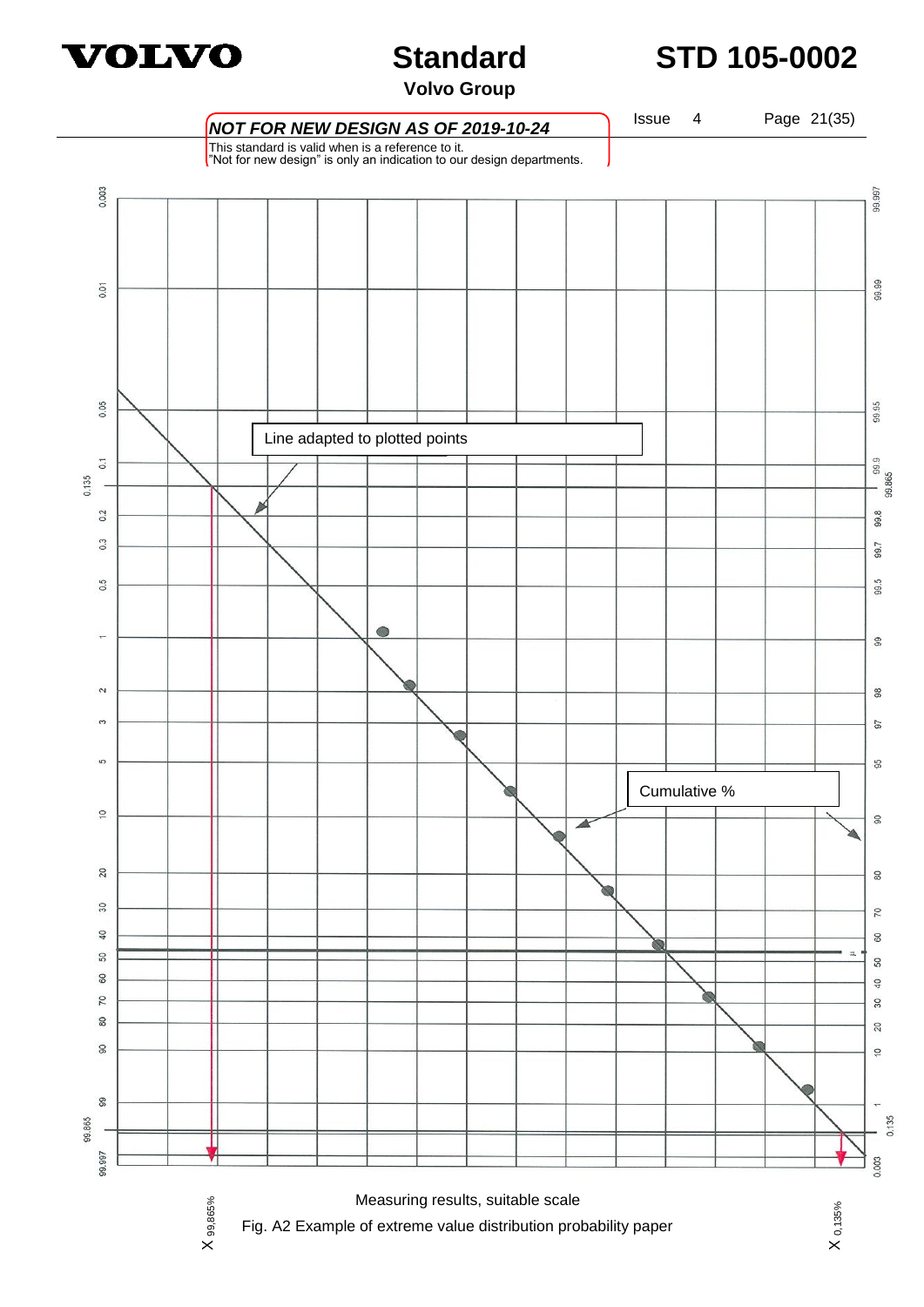



*NOT FOR NEW DESIGN AS OF 2019-10-24*

This standard is valid when is a reference to it. "Not for new design" is only an indication to our design departments.

Issue 4 Page 22(35)

# **Annex B** (informative)

# **Requirements with maximum material requirement**

When a tolerance requirement is indicated with maximum material requirement (for definition of maximum material requirement, see STD 112-0001), this means that the tolerance size varies individually for the parts since the use of maximum material requirement permits an increase in the size of the tolerance zone when the dimension of the feature deviates from the maxium material condition.

This, in turn, means that capability studies, which are based on a distribution compared with tolerance sizes and tolerance limits is made more difficult since the tolerance limits are variable and not fixed to the same value for the respective individual part.

For requirements with maximum material requirement, the decisive method is inspection using a fuctional gauge. At capability studies, results from measurements are needed; this means that the geometrical requirements for the feature together with the dimensions of the feature are measured with indicating measuring instruments. To obtain data that can be treated for capability studies, the tolerance size then needs to be normalized to the same value for all measurements.

One way of normalizing the tolerance size is to perform the capability study without considering the maximum material requirement. If the effect of the maximum material requirement is small in comparison to the geometrical tolerance, such a capability study will function well, but if the major part of the tolerance consists of the effect of the maximum material requirement, that is when the addition to the geometrical tolerance that comes from the dimension of the feature is large in comparison to the actual geometrical tolerance, a different type of normalization of the tolerance size is needed.

Another way of normalizing the tolerance zone is the following:

If the tolerance size is normalized in such a way that the tolerance of the individual part is considered as constituting 100 %, then the same tolerance size is obtained for all individuals, that is tolerance 100.

The **utilization** of the individual parts of their respective tolerances can then be calculated as a percentage.

If a number of parts are measured and their respective tolerance utilization has been calculated, we obtain a number of measuring results expressed as a percentage of the tolerance zone. These measuring results can then be used for calculation of the capability index. The entire tolerance zone is set to 100 % and the capability index is then calculated as for a unilateral tolerance**.**

See example, figure B1.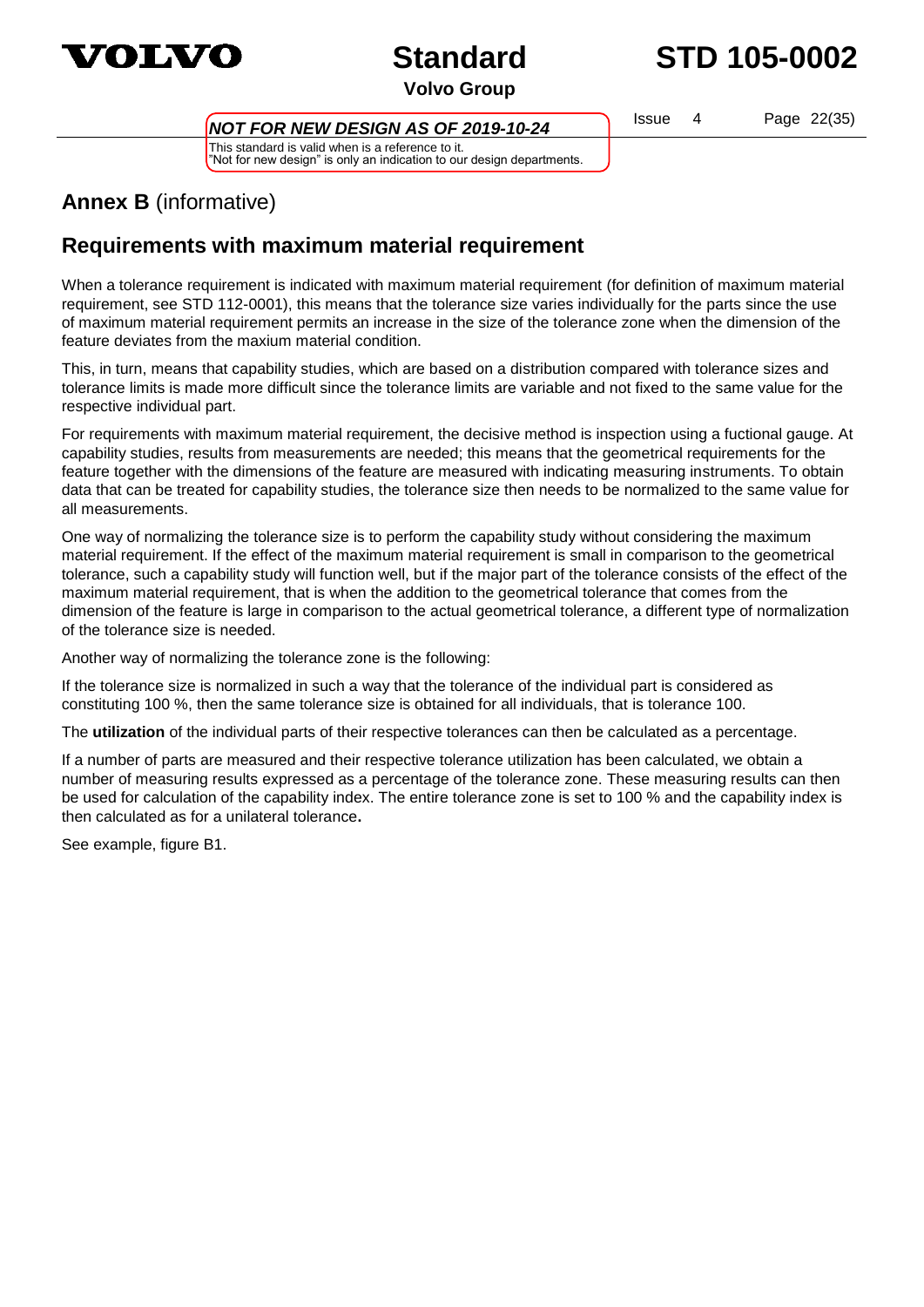





Figure B1 Example – Perpendicularity with maximum material requirement

A part of diameter 15,000 obtains 15,020 - 15,000 = 0,020 in addition to the perpendicularity tolerance and has tolerance size  $0,03 + 0,02 = 0,05$ .

With a perpendicularity deviation of 0,02, this part has utilized 0,02/0,05 = 40 % of the available tolerance zone. At a capability study where the tolerance size has been normalized to 100 %, the measuring value for the part is thus 40 %.

This procedure cannot be used for process control in the strict sense of the word, but gives a useful answer to the question whether the process can be considered as meeting the requirements specified with respect to the capability index.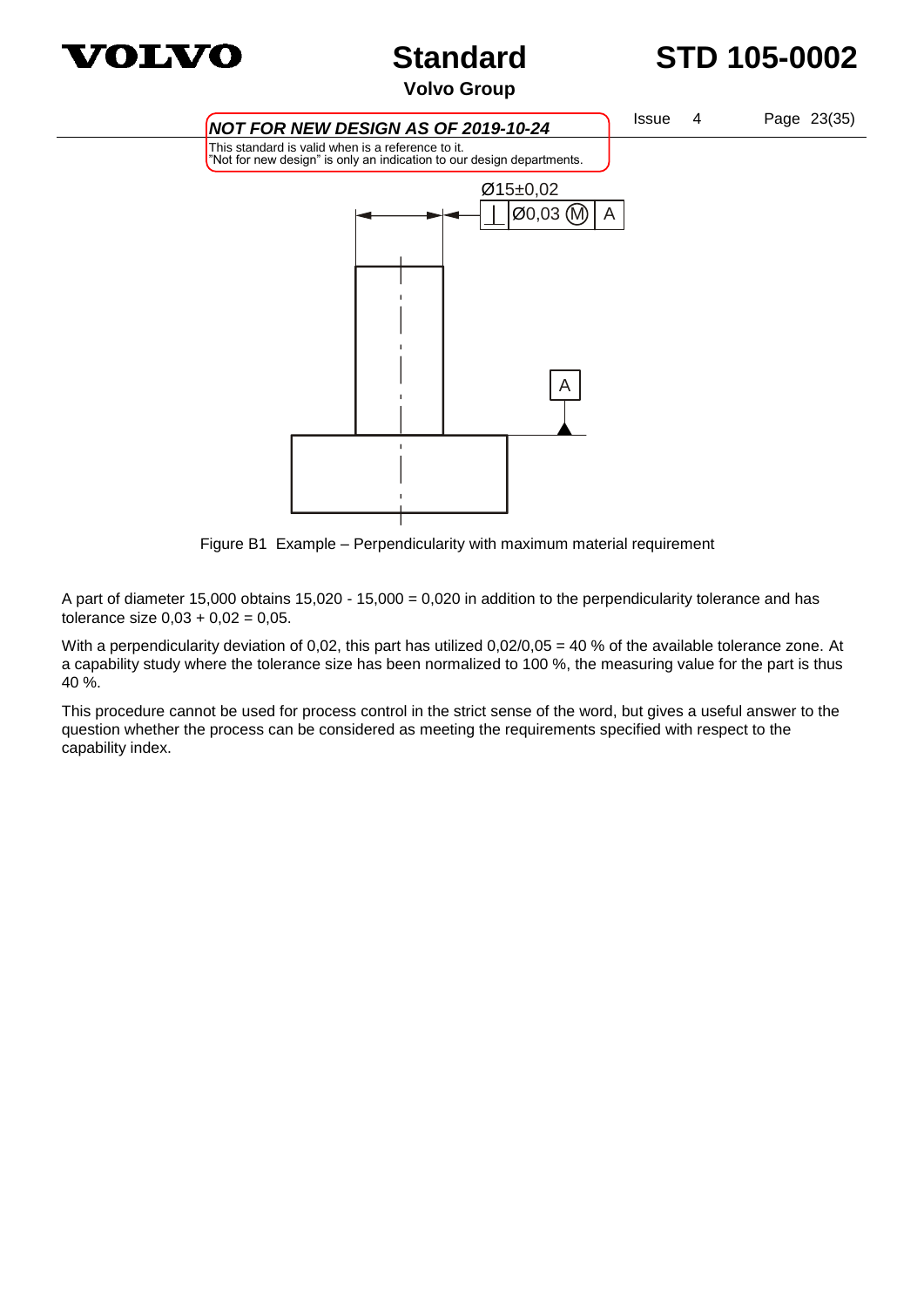



*NOT FOR NEW DESIGN AS OF 2019-10-24*

This standard is valid when is a reference to it. "Not for new design" is only an indication to our design departments.

Issue 4 Page 24(35)

# **Appendix C** (informative)

# **Capability at position and multilateral tolerance zones**

### **Position in one direction only**

When measuring a position tolerance in ordinary measuring equipments, such as coordinate measuring machines, the measuring result is usually obtained as a value, which constitutes the size of the requisite tolerance zone. The tolerance is treated as a unilateral tolerance, even if it can deviate in two or more directions.

When the tolerance for position applies in a specific direction, it can in connection with capability calculation be replaced by a distance dimension with  $\pm$  tolerance. See example in figure C1.



Fig. C1 Drawing requirement and replacement figure for calculation of capability

When measuring the position according to the drawing in a coordinate measuring machine, the measuring value for two parts with size 29,9 and 30,1 respectively as a distance from the plane to the centre of the hole is presented as 0,2 since both require tolerance zone 0,2 for approval.

Since it is important to obtain information at the capability study as to in what direction the deviation from target value is placed, the position tolerance is recalculated to a distance with ± tolerance and is indicated and measured at the capability study as  $30 \pm 0.2$  instead of a position tolerance.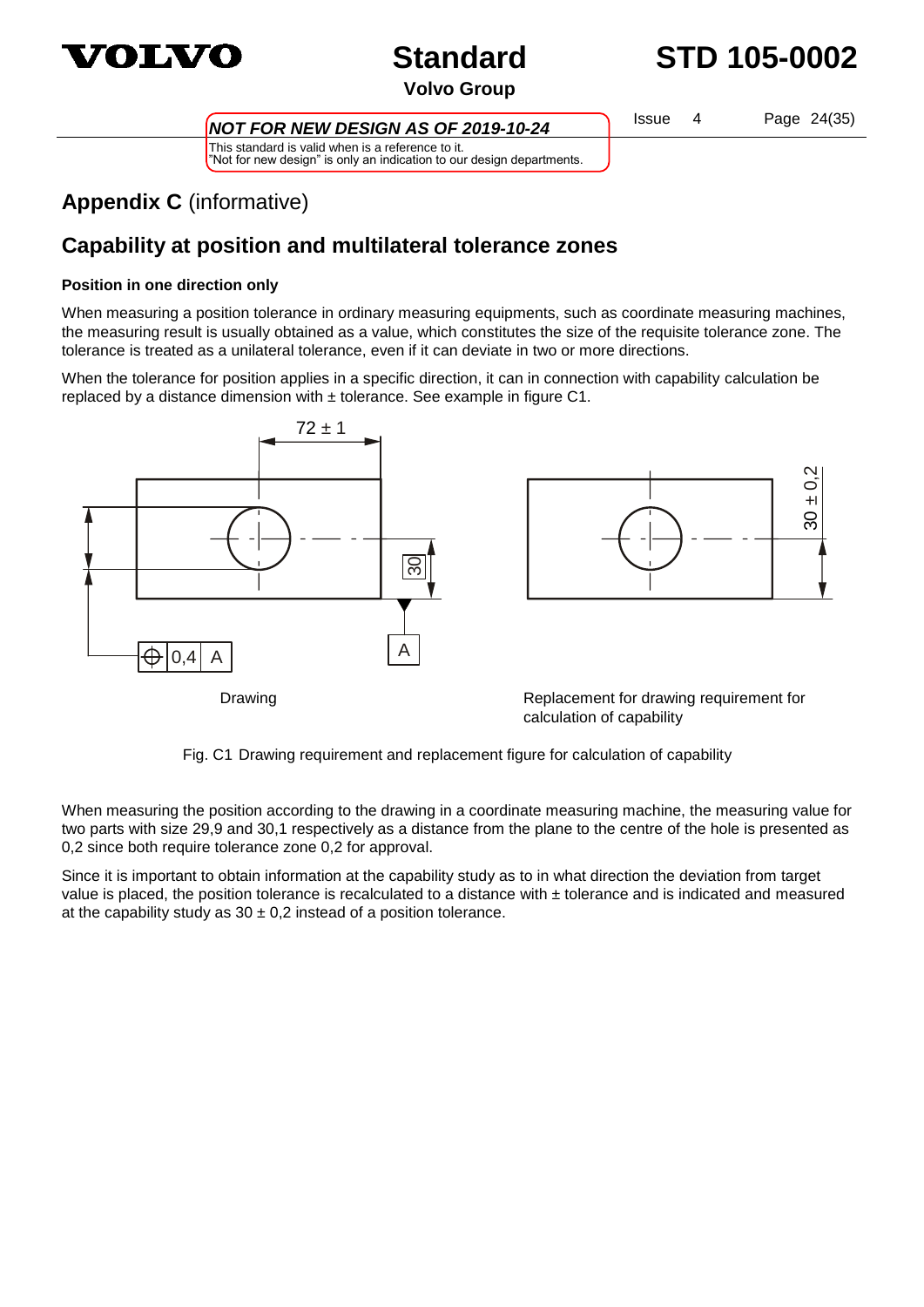



*NOT FOR NEW DESIGN AS OF 2019-10-24*

Issue 4 Page 25(35)

This standard is valid when is a reference to it. "Not for new design" is only an indication to our design departments.

### **Position with circular tolerance zone**

If a position tolerance has been indicated with circular or cylindrical tolerance zone, which is the most common for circular and cylindrical features, it is not possible to recalculate to  $\pm$  tolerance.

Such a tolerance can be considered as multilateral since a feature may deviate in many directions from the theoretical position. See example in figure C2.



Drawing - Diameter size in the tolerance frame for position indicates that the tolerance zone is circular

Fig. C2

For control purposes, location and dispersion in two axes can be evaluated separately. Determination of capability in, e.g., X- and Y-axis separately, is not suitable since the capability index is related to a tolerance and separate tolerances in two axes mean a square tolerance zone instead of a circular one.

If half the diametral position tolerance is indicated as  $\pm$  tolerance for the respective axis, the capability of the process will be overrated if a capability index/axis is calculated. Compensation for this is sometimes made by dividing half the diametral position tolerance with the square root of 2 (which gives  $a \pm$  tolerance in the respective direction of approx. 70 % of half the diametral position tolerance) but risks, on the other hand, to conversely underestimate the capability of the process.

There are different calculation models for an evaluation of capability that takes location and dispersion for both axes into consideration at the same time, see example below.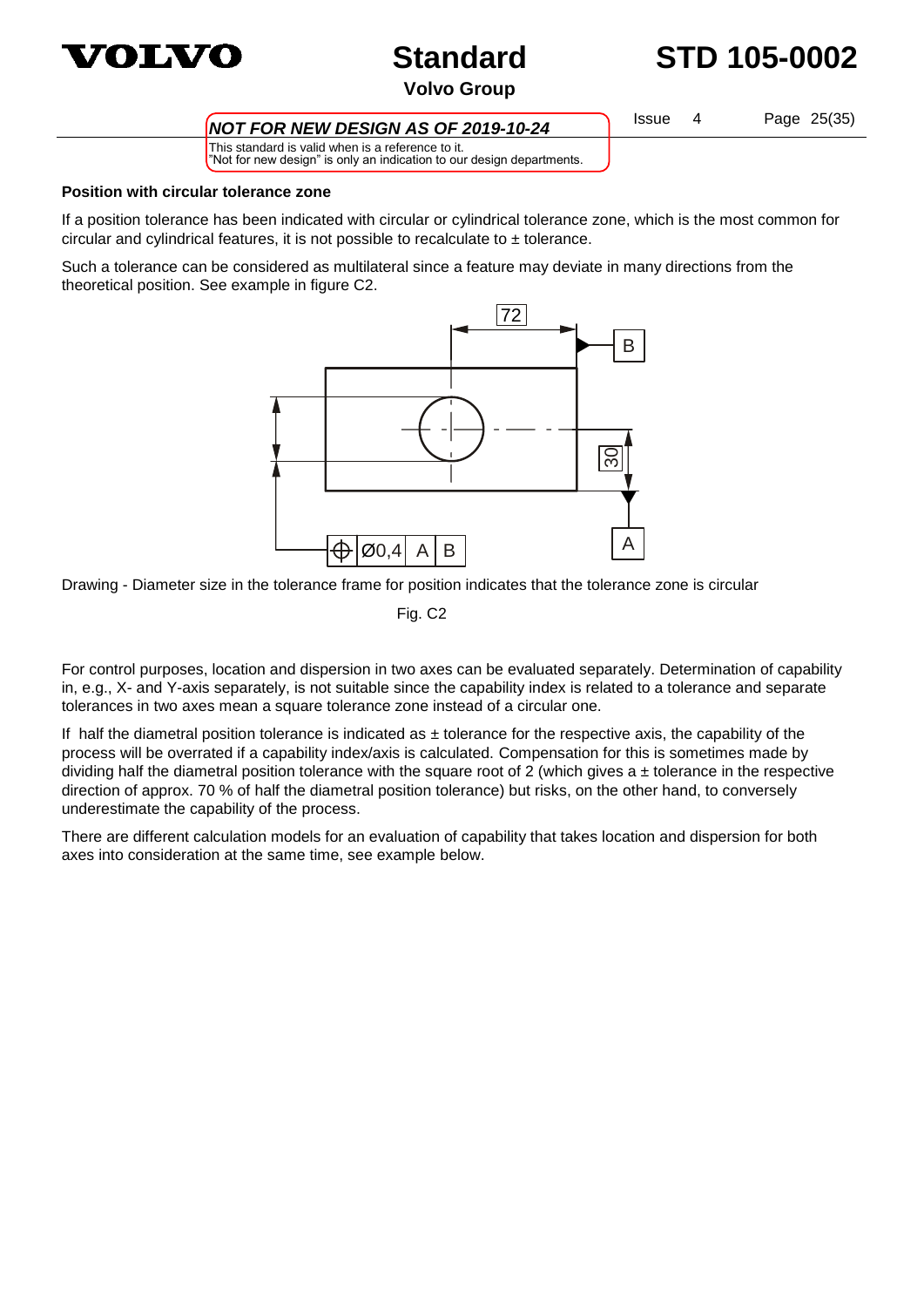



*NOT FOR NEW DESIGN AS OF 2019-10-24*

Issue 4 Page 26(35)

This standard is valid when is a reference to it. "Not for new design" is only an indication to our design departments.

**Example of model for determining capability for multilateral tolerance**



Position of a number of measured locations relative to indicated circular tolerance zone.



The centre of gravity for the amount of spots is determined.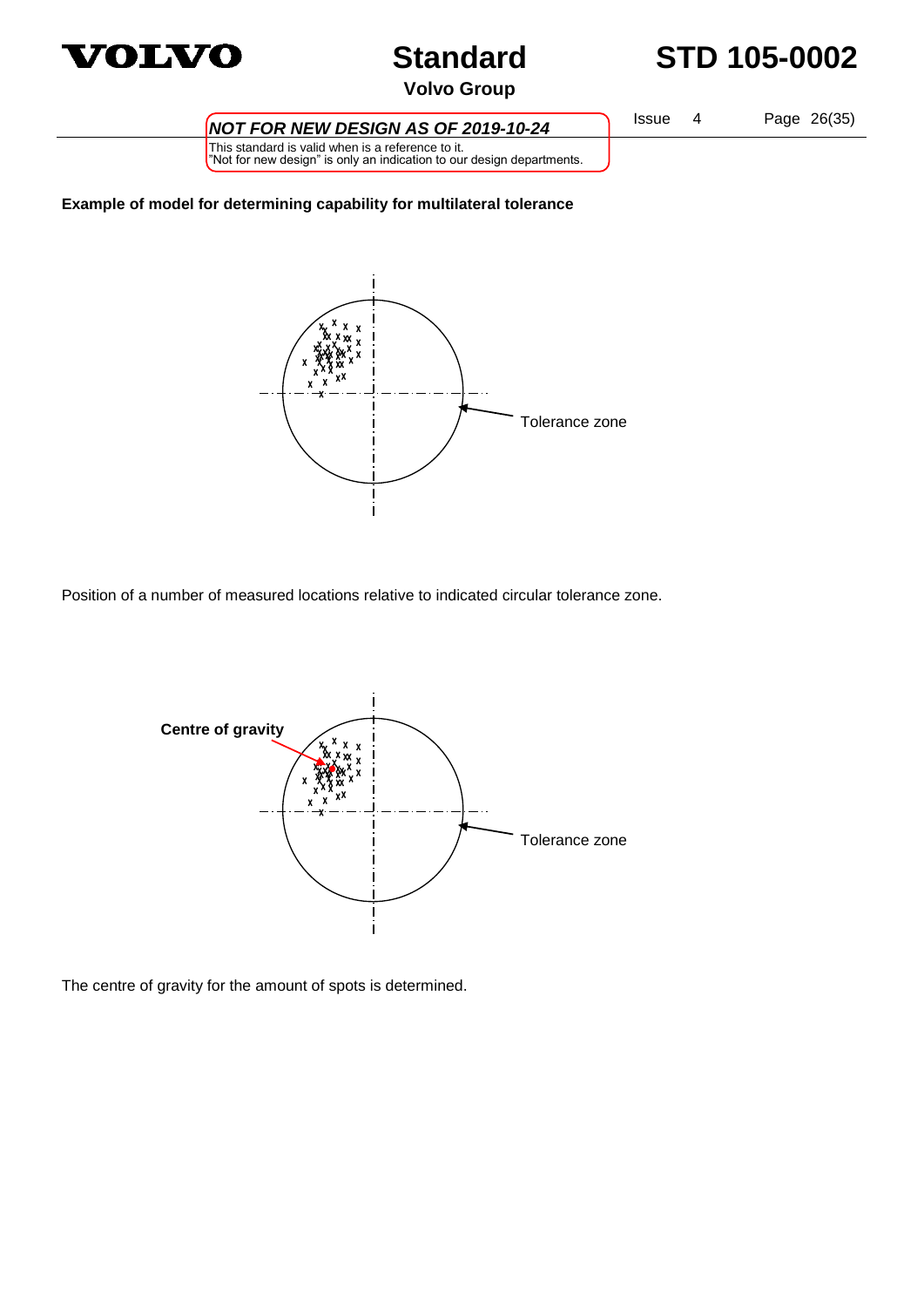



*NOT FOR NEW DESIGN AS OF 2019-10-24*

Issue 4 Page 27(35)

This standard is valid when is a reference to it. "Not for new design" is only an indication to our design departments.

Constructed plane, parallel to the X-axis and through the centre of gravity



All measured locations are projected in the constructed plane.

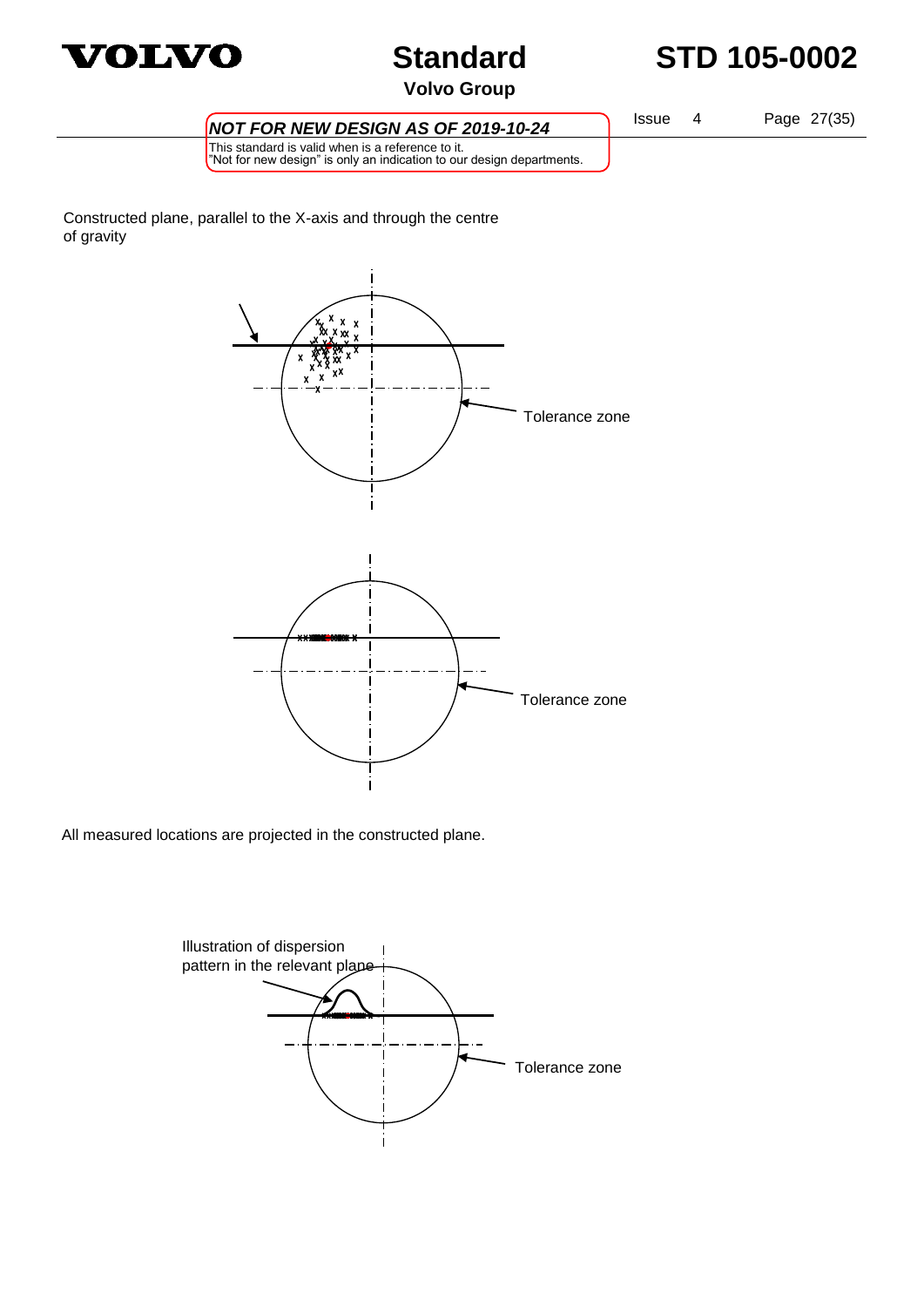



| <b>INOT FOR NEW DESIGN AS OF 2019-10-24</b>              | Issue | Page<br>28(35) |
|----------------------------------------------------------|-------|----------------|
| <b>This standard is valid when is a reference to it.</b> |       |                |

"Not for new design" is only an indication to our design departments.

The dispersion for the amount of spots, in the relevant plane, is calculated. In the above example, illustrated via a normal distribution.



The points where the relevant plane intersects the tolerance circle are determined. This means that the distance from the tolerance circle to point of balance can be calculated, in two directions. By dividing these distances by three standard deviations, two Cpk values are obtained.

By means of the calculated standard deviation and the distance between the two points of intersection, which makes up the tolerance zone in the relevant direction, Cp can be calculated for the orientation given by the plane in question.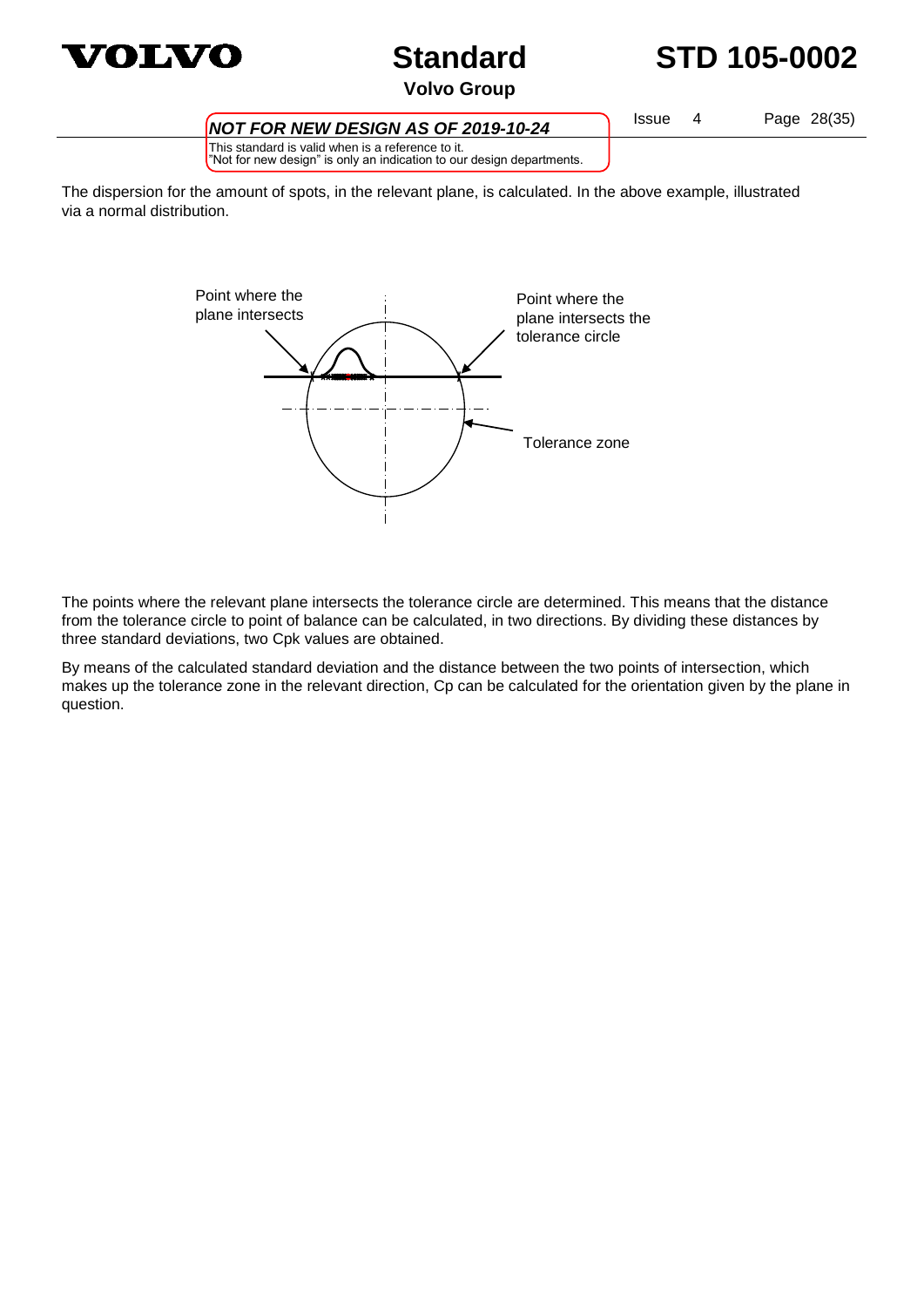



### *NOT FOR NEW DESIGN AS OF 2019-10-24*

Issue 4 Page 29(35)

This standard is valid when is a reference to it. "Not for new design" is only an indication to our design departments.

By iteratively rotating the constructed plane through the point of balance in different directions, repeating the projection of the points in the different directions and repeating the evaluation of Cp and Cpk in each iteration, the orientation for the largest dispersion of the amount of points can be produced as a basis for Cp and the orientation where the tolerance violation is at its greatest as a basis for Cpk.

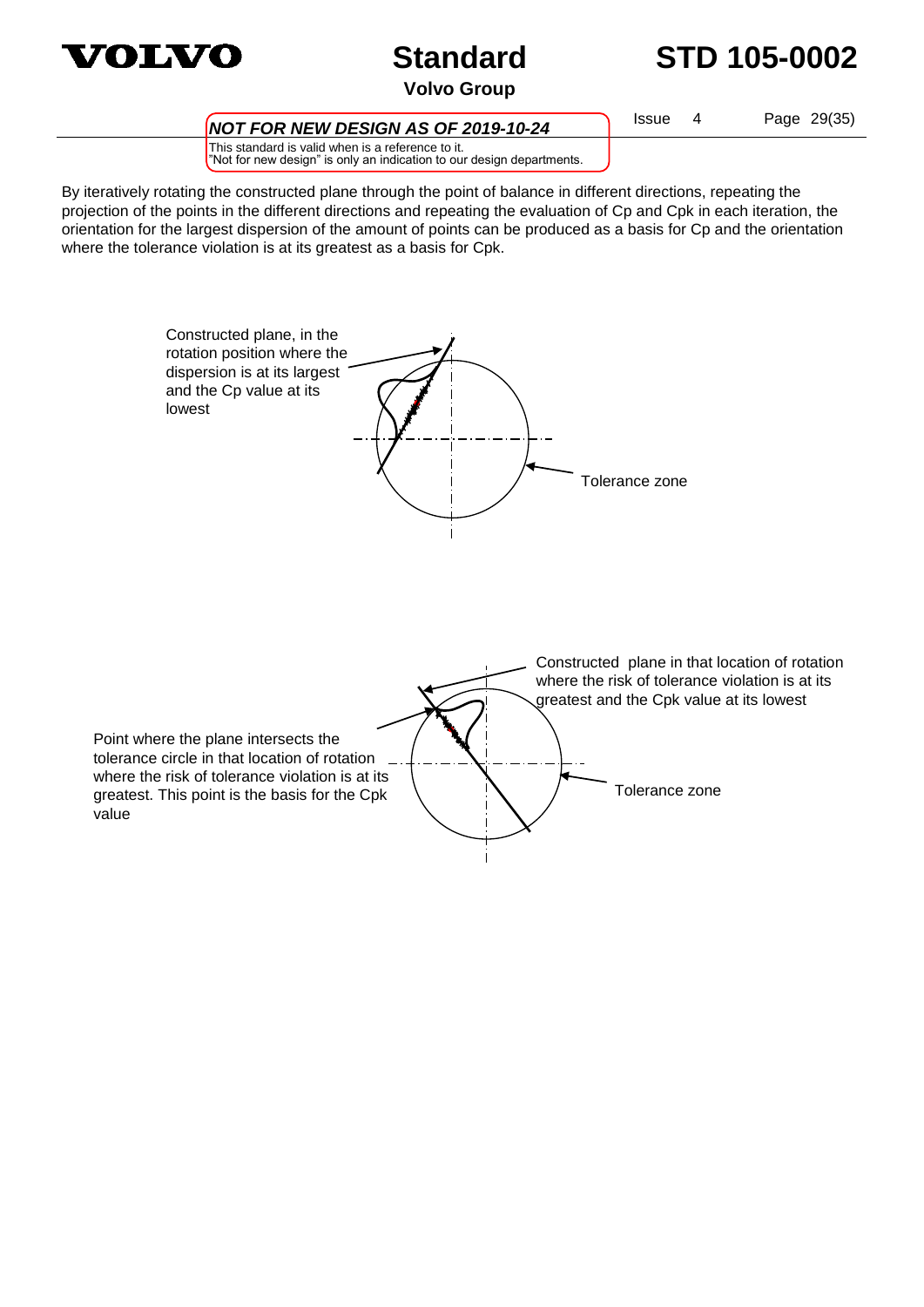



*NOT FOR NEW DESIGN AS OF 2019-10-24*

This standard is valid when is a reference to it. "Not for new design" is only an indication to our design departments.

Issue 4 Page 30(35)

# **Annex D** (informative)

# **Interpretation of capability indices**

In Annex D, the meaning of some different capability indices is exemplified.

### **D1 Centering to target value**

Target value centering MC is measured as the difference between the mean value of a result and the target value and expressed in per cent of the tolerance zone. MC is negative if the mean value is below the target value.

Rules of thumb:

If MC has a minus sign, the mean value is lower than the target value.

If  $MC = 50$  %, the mean value is just on the upper tolerance limit.

If MC = -50 %, the mean value is just on the lower tolerance limit.

If MC is 25 %, the mean value is midway between the upper tolerance limit and the target value.

If MC is higher than 50 % or -50 %, more than half of the results are outside the upper and lower tolerance limit respectively.

See also figure D1.



Tolerance:  $50 \pm 0.1$  Mean value:  $49.975$  MC = -12.5 %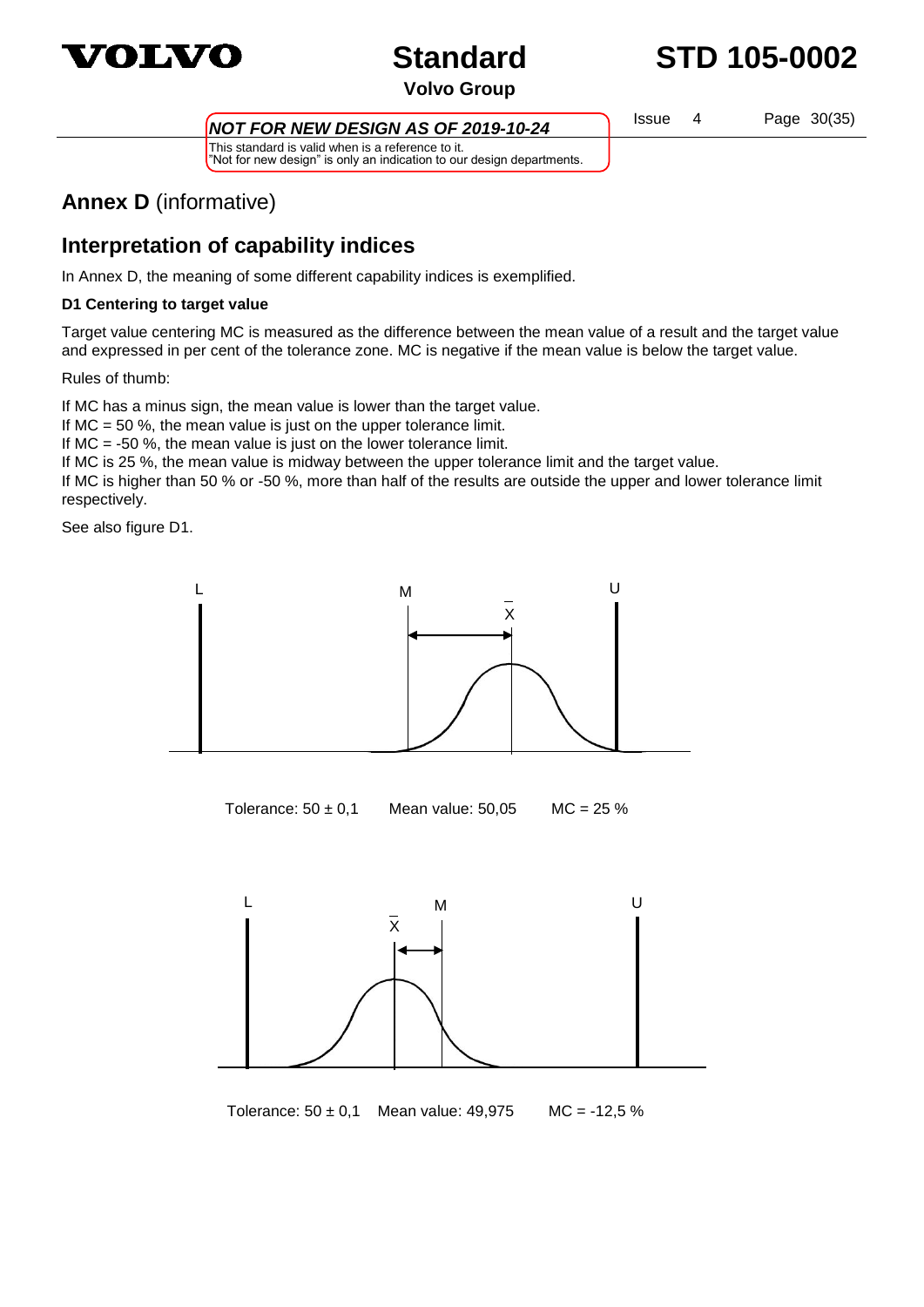





Tolerance:  $50 \pm 0.1$  Mean value:  $50.1$  MC =  $50\%$ 

Figure D1 Example of centering value to target value

### **D2 Dispersion Pp / Cp / Cm**

Capability indices Pp, Cp and Cm are measured as dispersion of a result in relation to the size of the tolerance.

The capability index gives a rough idea of the possibilities to be able to meet tolerances, not if the tolerance actually has been met.

Rules of thumb:

If  $Cp = 1$ , the dispersion is of the same size as the tolerance zone.

If  $Cp > 1$ , the dispersion is smaller than the tolerance zone.

If  $Cp = 2$ , the dispersion is half the tolerance zone.

If  $Cp < 1$ , the dispersion is larger than the tolerance zone.

If  $Cp = 0.5$ , the dispersion is twice as large as the tolerance zone.

See also figure D2.



Results 1 and 2 are normally distributed and have the same dispersion, somewhat smaller than the tolerance zone. Cp is thus the same even if result 1 gives approved parts and result 2 non-approved parts.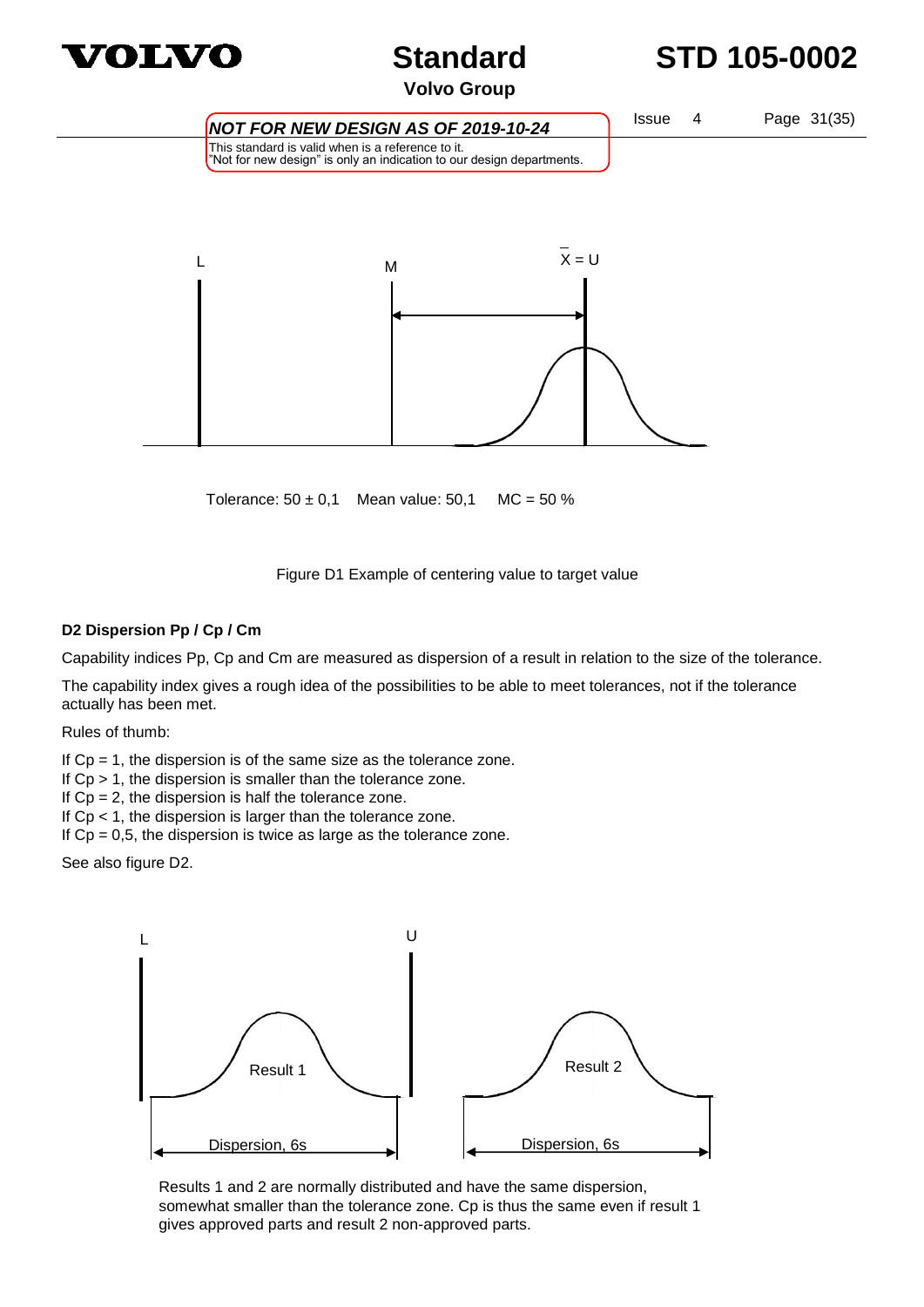





If  $Cp = 1$ , the dispersion is of the same size as the tolerance zone



If  $Cp = 0.5$ , the dispersion is twice as large as the tolerance zone



If  $Cp = 2$ , the dispersion is half the size of the tolerance zone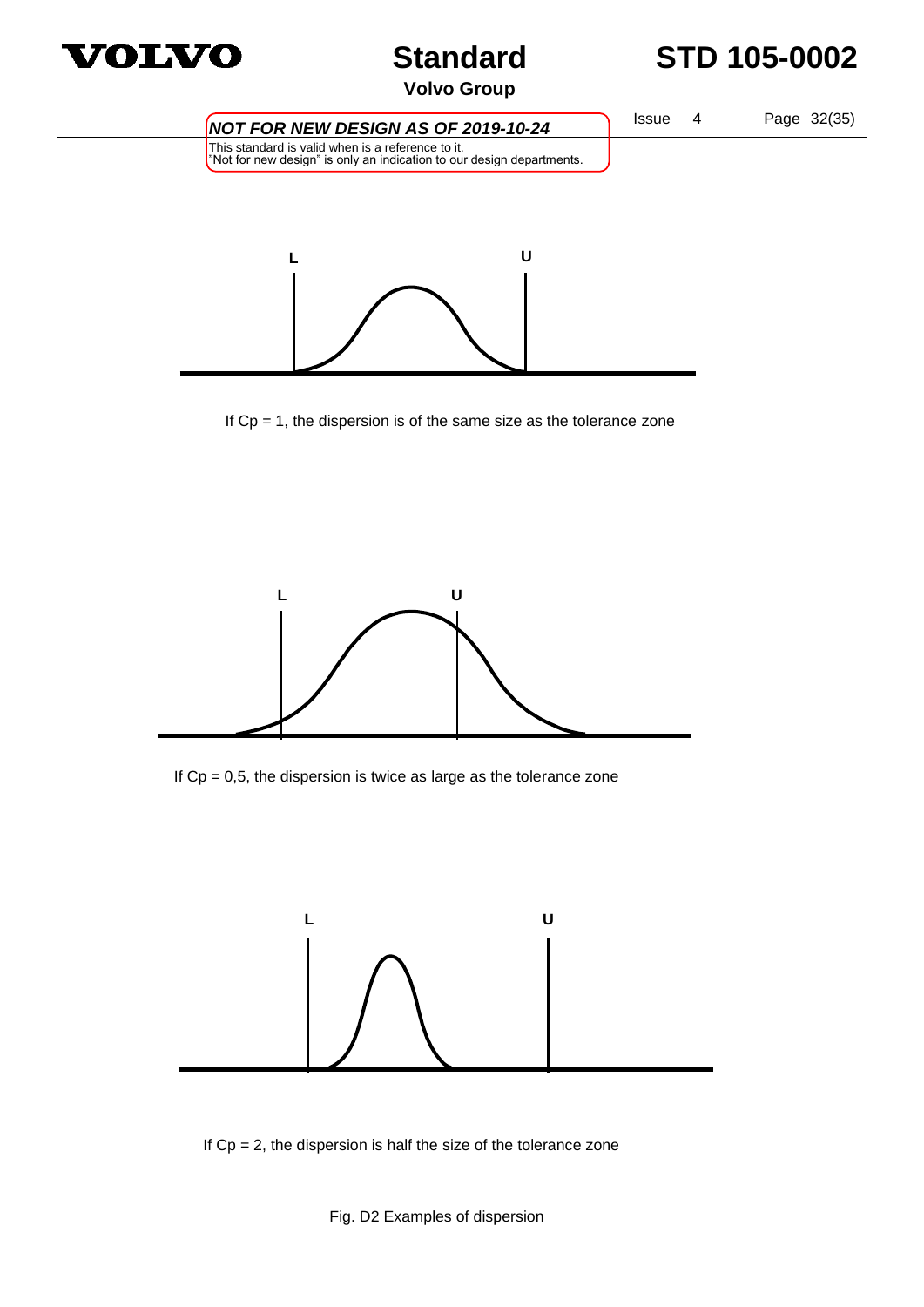



### *NOT FOR NEW DESIGN AS OF 2019-10-24*

This standard is valid when is a reference to it.

"Not for new design" is only an indication to our design departments.

### **D3 Minimum capability Ppk/Cpk/Cmk**

The minimum capability index Ppk, Cpk and Cmk respectively is measured as the distance between the median of a result and the tolerance limit in relation to half the dispersion.

The minimum capability index lets us know whether or not a tolerance is met and how large a share of the result that is outside tolerance or risks being outside tolerance. Minimum capability indices can result as negative numbers.

Rules of thumb:

If  $Cpk = 1$ , the result is within tolerance but tangent to the tolerance limit.

If Cpk > 1, the distance between the mean value of the result to the tolerance limit is larger than half the dispersion. If Cpk = 2, the distance between the mean value of the result to the tolerance limit is of the same size as the entire dispersion.

If Cpk < 1, the distance between the mean value of the result to the tolerance limit is less than half the dispersion.

If Cpk = Cp, the result is perfectly centred; the mean value = the midpoint of the tolerance.

If Cpk < 1, the distance between the mean value of the result to the tolerance limit is less than half the dispersion.

If Cpk = 0, the mean value of the result is on the tolerance limit.

If Cpk = -1, the result is outside tolerance and tangent to the tolerance limit.

See also figure D3.







Issue 4 Page 33(35)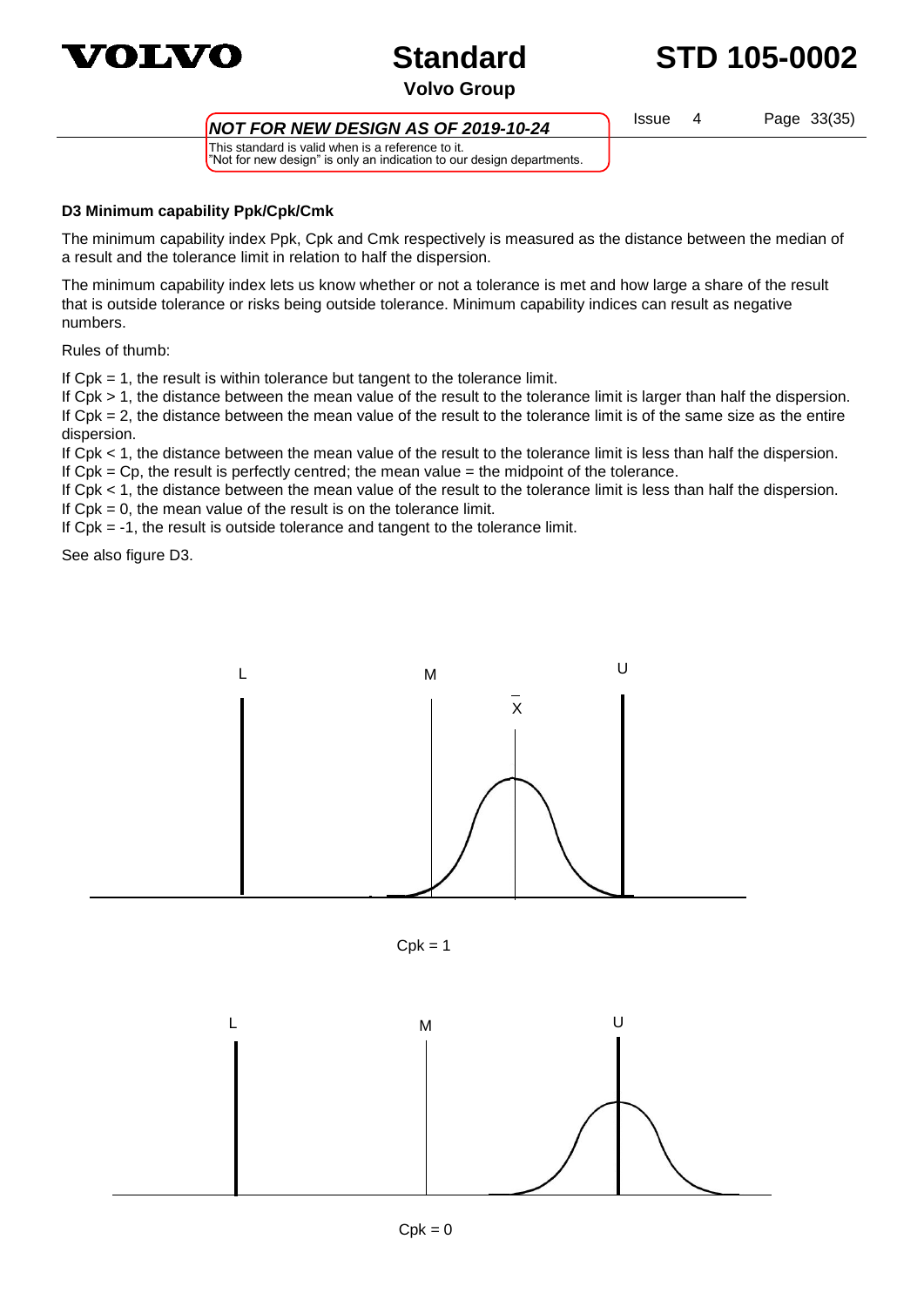





 $Cpk = -1$ 

Fig. D3 Examples of results and corrected capability indices